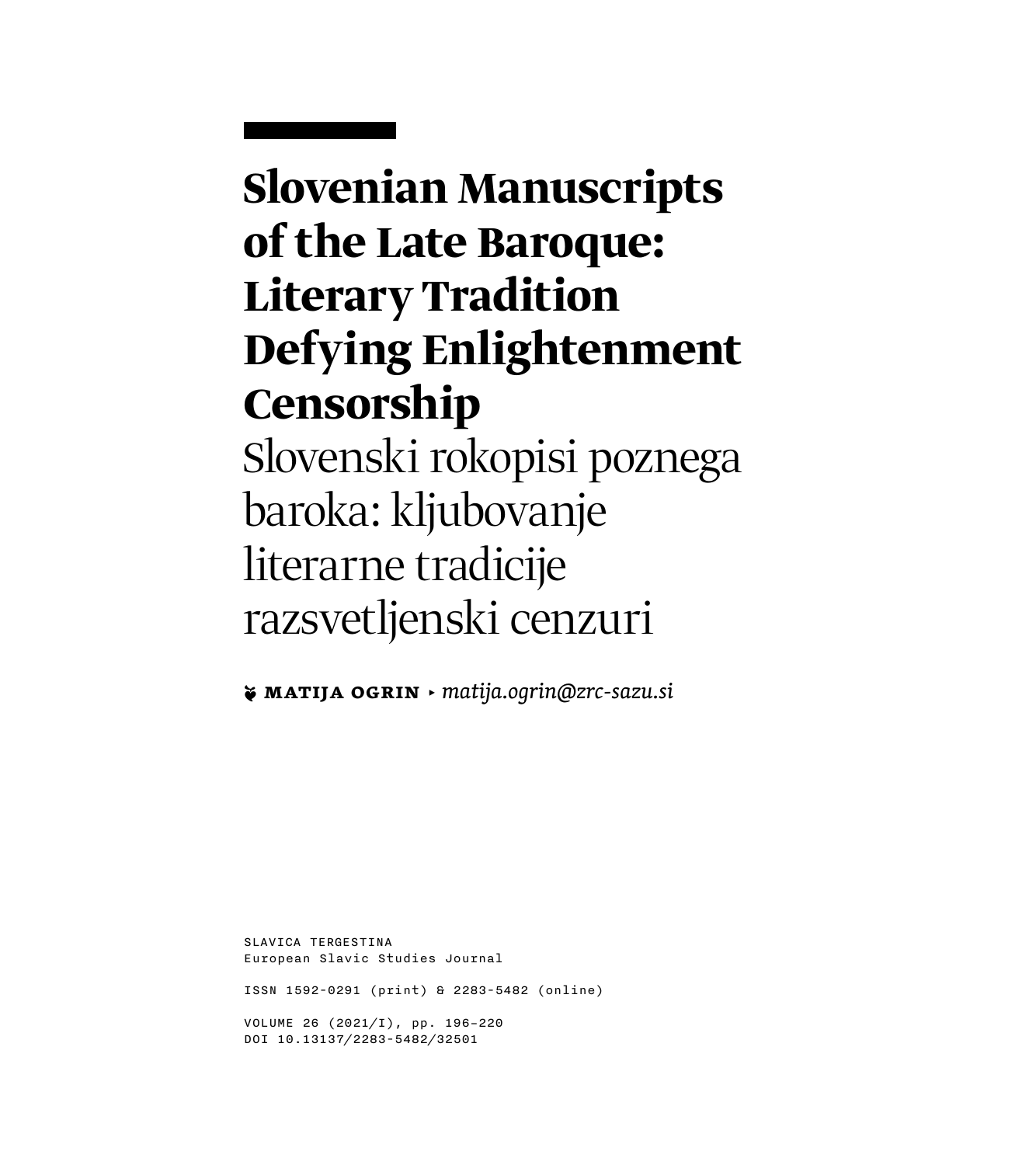Slovenian literature of the early modern period is characterized by a fact common to some smaller European literatures: because of difficult access to printing, manuscript culture played an important role in this literature from the early seventeenth century to the mid-nineteenth century. For certain literary genres of this period, the existence of texts, their textual transmission, distribution, and reader reception could be based almost exclusively on the medium of the manuscript. When Enlightenment censorship began to suppress Baroque Catholic literature in the late eighteenth century, Slovenian manuscript culture was a means of perpetuating the literary tradition in a persistent and creative way. This article outlines six groups of Slovenian manuscripts that managed to do so, albeit only for a limited period of time.

Slovensko književnost zgodnjega novega veka zaznamuje dejstvo, skupno nekaterim manjšim evropskim literaturam, da je zaradi težavnega prehoda v tiskani medij vse od zgodnjega 17. stoletja do srede 19. stoletja v tej književnosti imela pomembno vlogo rokopisna kultura. Za določene literarne zvrsti tega obdobja so se obstoj besedil, njihova preoddaja, diseminacija in bralska recepcija lahko opirali skoraj izključno na rokopisni medij. Ko je v poznem 18. stoletju razsvetljenska cenzura začela zatirati baročno katoliško literaturo, je bila slovenska rokopisna kultura sredstvo trdoživega in kreativnega nadaljevanja literarne tradicije. Članek oriše šest skupin slovenskih rokopisov, ki jim je to v veliki meri uspelo, četudi le za omejen čas.

Slovenian literature, Baroque, manuscripts, censorship, Vita Christi, hagiographies, ascetic prose

Slovenska književnost, barok, rokopisi, cenzura, vita Christi, hagiografije, asketična proza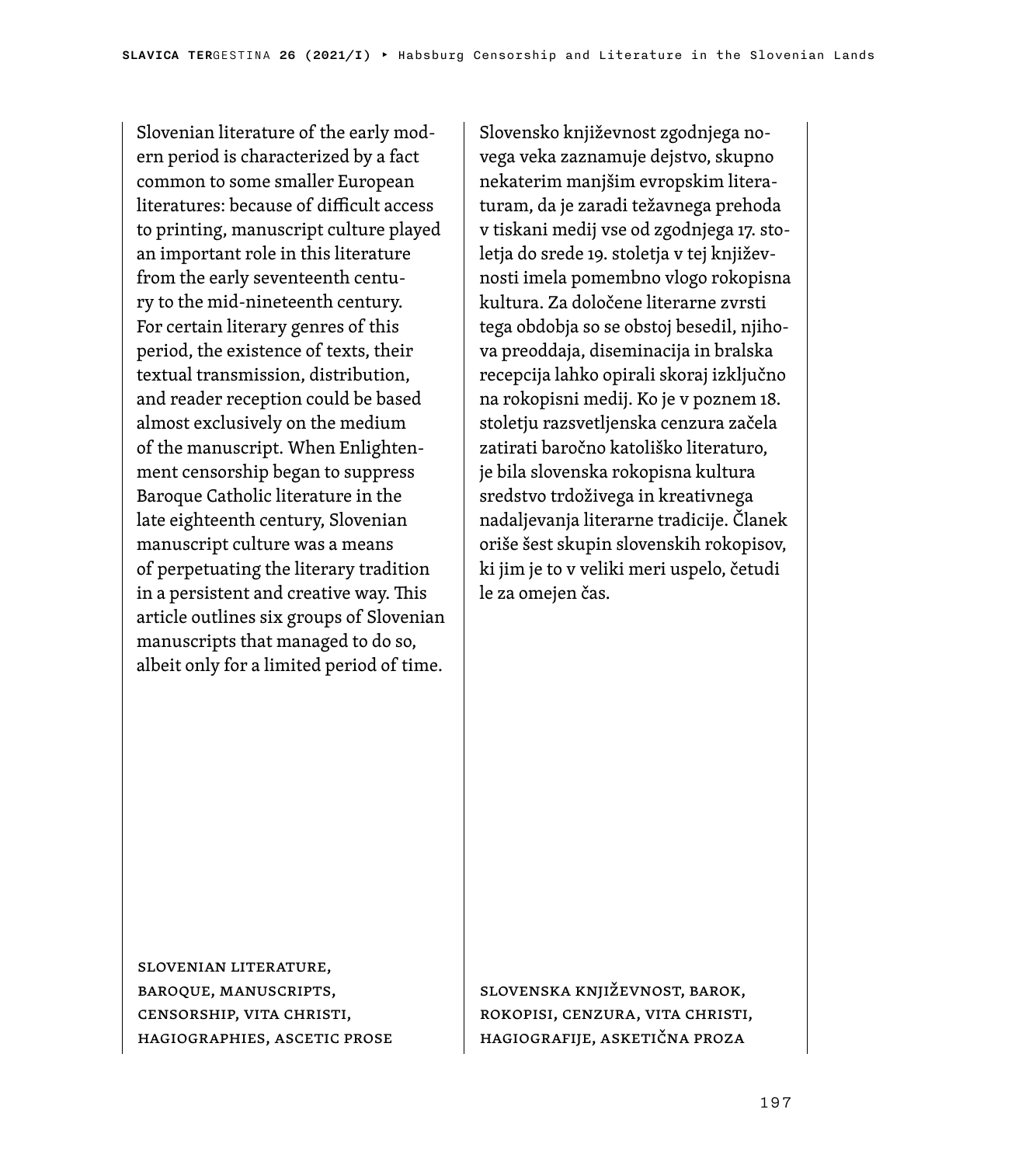#### **The Enlightenment versus Baroque Literature**

From the seventeenth to the mid-nineteenth century, Slovenian literary and semi-literary works—such as collections of religious poems or hymnals, the majority of homiletic or rhetoric prose, ascetic or meditative prose, and ultimately religious drama in its diverse forms, especially passion plays—existed primarily or exclusively in manuscript form. The reasons for this were complex, from economic to conceptual ones, but an important reason was undoubtedly the exceptionally small market for books in Slovenian. This article discusses six genres or groups of late-eighteenth- and early-nineteenth-century Slovenian manuscripts that never made their way into print not only because of economic problems, but also another, insurmountable obstacle: censorship.

Most of these manuscripts were translations and adaptations of older ascetic or meditative prose from German Baroque literature, including texts from the *Vita Christi* genre, prophetic texts about the arrival of the Antichrist, Baroque hagiographic prose, meditative prose on eschatological topics, and so on. Early German printed books which, upon their publication, were popular and highly valued works of literary and spiritual culture of the High Baroque—served as the bases for very loose adaptations in these manuscripts. Hence for example, the ascetic, hagiographic, and other religious texts by the German Capuchin Martin of Cochem (1634–1712) were extremely popular at the end of the seventeenth century and the early eighteenth century, which was manifested in the publication of numerous editions of his books: according to Volker Meid (779), over 450 German editions of his books were published between 1666 and 1740, and a total of over 1,500 by the twentieth century. One reason for this was Father Martin's style, which, in addition to clarity and striking picturesqueness, was marked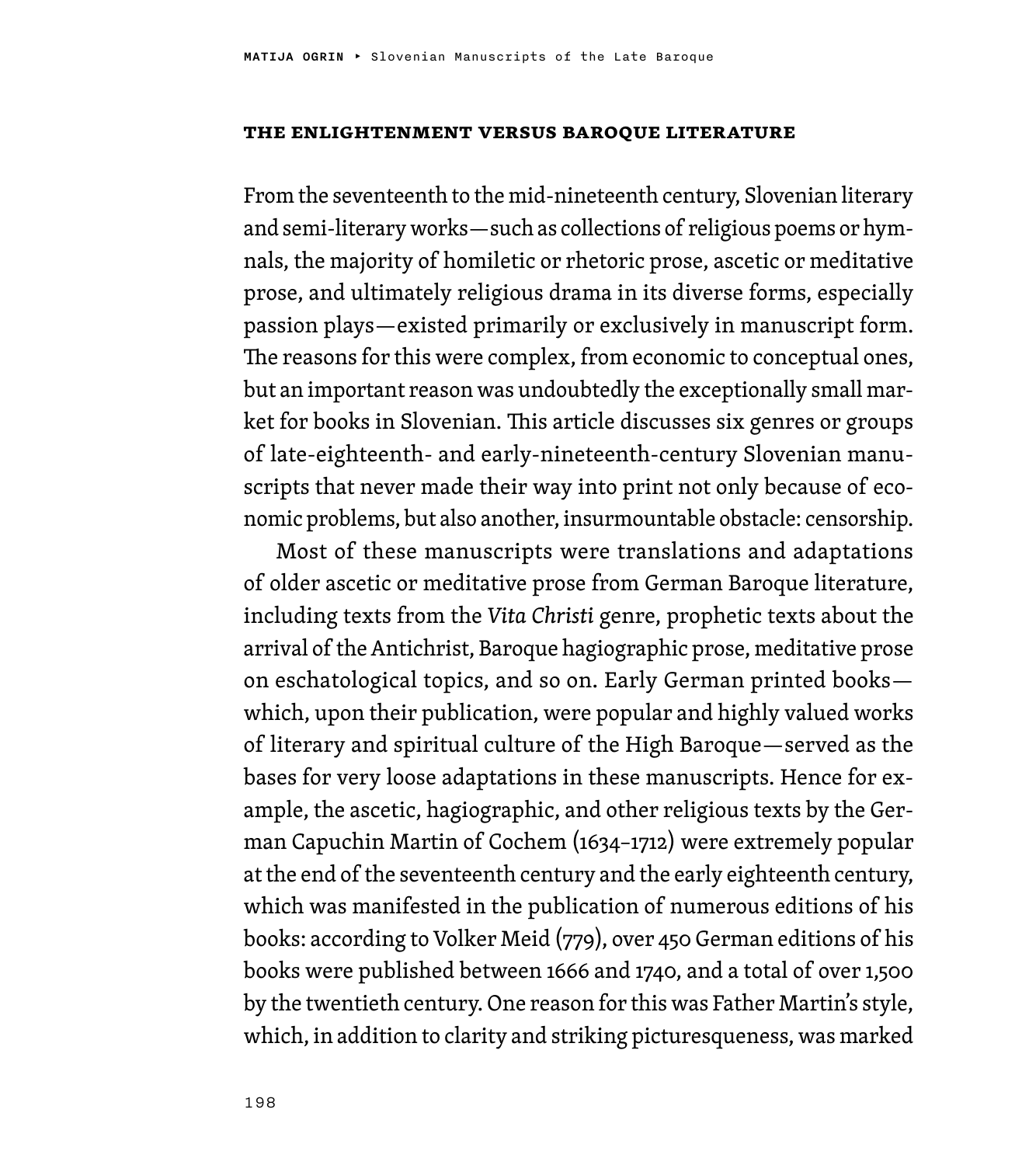by a special triple-layer narrative structure that combined psychological persuasiveness and unintrusive religious instruction in literary form (Žejn: 179–191). His exceptional popularity was not limited to the German-speaking environment, but it also extended elsewhere across central Europe. For example, in the eighteenth century, Father Martin's works were published in over 130 editions in Czech alone, and a total of over two hundred editions were published in the Czech lands, also counting the German and Latin editions, and those published in Czech in the nineteenth and early twentieth centuries (Sládek: 8).

However, as early as the mid-eighteenth century, something extraordinary happened: the emerging Enlightenment period—specifically, the Enlightenment proponents among the highest ranks of the Church and the state—harshly rejected these popular Baroque texts and, contrary to their declared tolerance, sought to eliminate them: they included them on the Austrian state list of prohibited books.

One of the essential tendencies of the Enlightenment was to reform Christianity by reducing it to a set of "rational" and "natural" ethical principles beneficial to public morale and hence the state. On the other hand, the Enlightenment mostly either ignored or sought to eliminate or suppress all Christian spirituality that was founded on canonical revelation and complemented by personal revelations—in short, anything that was contemplative, mystical, and miraculous (Borgstedt: 35). These tendencies materialized, visibly and with dramatic effects, in radical changes to the traditional forms of Catholic devotions introduced by some bishops and Emperor Joseph II: they reduced the number of Church holidays (turning them into workdays suitable for doing corvée!) and prohibited pilgrimages, passion plays, processions, and so on. Through these measures, the state authorities and pro-reform Enlightenment Catholicism, whose goal was subordination of the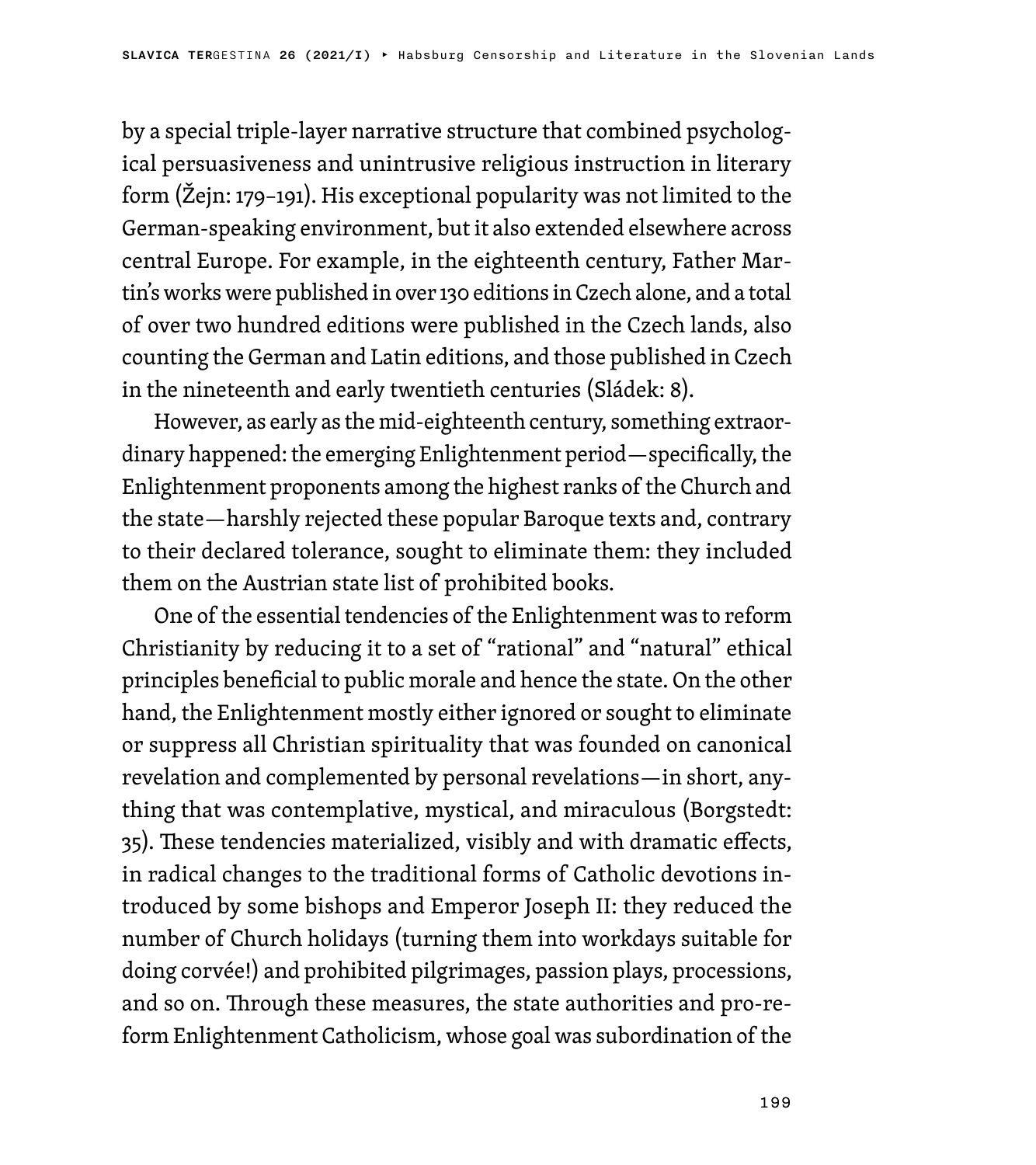Church to the Austrian state (Klueting: 129), sought to cleanse religious life of anything that the Enlightenment bishops and Joseph II deemed "superstitious" or "irrational" (Reinalter: 16).

### **Censorship as a Form of Oppressing Literary Tradition**

An obstacle in seeking to understand the fact that the Enlightenment also used censorship to fight against the Christian spiritual tradition is the firmly rooted notion that, already in principle, censorship has always been conservative and that it oppressed any progressive and development-oriented conceptual initiatives by definition. This notion is oversimplified and does not agree with the real historical material. Censorship also served as a powerful weapon of the Enlightenment authorities in the battle against traditional Catholicism.

In 1758, the Austrian court censorship committee published the index *Catalogus librorum a commissione aulica prohibitorum,* which was later revised several times; 1776 already saw the publication of its ninth edition. In addition to morally questionable works and texts by some radical French Enlightenment authors, listed on the index and labeled "superstitious" alongside dubious brochures were also many classic Baroque religious works. According to Franz M. Eybl, censors took a special interest in reading material for the general public and hence they "sought, along the lines of Jansenist religious concepts, to eradicate any Baroque forms of piety" (Bachleitner et al. 2000: 111). Enlightenment authorities thus interfered directly with Catholic pastoral and preaching practice—that is, an area that the state had not interfered with for over a millennium. However, these authorities did so because they perceived it as the key area for disseminating ideas, transforming people's mindsets, and thus reeducating the widest circles.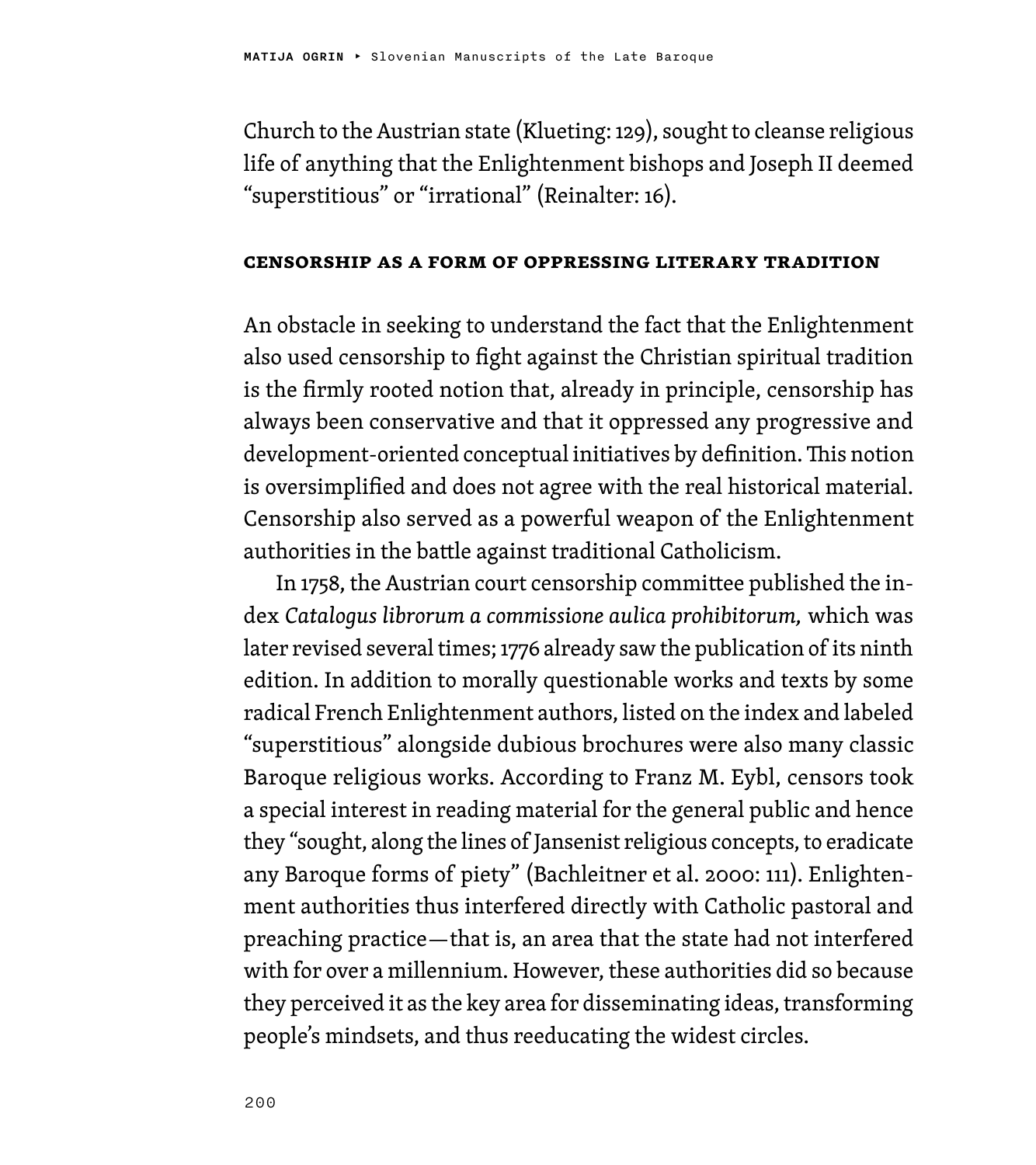lears assessment a loop the St  $\rightarrow$  4  $^{\circ}$ Cochem (P. Martin) getst icher Baumgarten in S. der mittlere Baumgarten vide Baumgarten. selbener Dimmelsschluffel. in Statistic Distortbuch (auserlefenes auswirgsturg Dillingen 1706. in 4, ் மாட் **Das große Leben Christienung** appris  $\mathcal{A}$ مثلا  $-$  Exempelbuth 3. Bânbe. tu.4. ಾಳ್ವಾಲುತ Libellus benedictionum, & exorcifmoram, .cum libello infirmorum. Francof 1686. in 12. - Ablaßbuchlein vide Lit. A. Gochleatin noviffices items

#### ← FIG.1

Excerpt from page 60 of the state index of prohibited books, *Catalogus librorum prohibitorum* (1776), prohibiting the ascetic, hagiographic, and meditative works by the Capuchin Martin of Cochem. Source: DLib.

1 For more details on the censorship of Czech Baroque literature, see Wögerbauer et al. (131–134).

In this respect, the fate of Czech Baroque literature of that time can serve as an example. When the Prague governorate councilor Joseph Anton von Riegger was tasked with implementing Joseph II's 1781 censorship rules in Bohemia, he appointed exclusively Prague intellectuals from among the opponents of monasticism as censors. According to Norbert Bachleitner (2017: 200–201), these were radical Enlightenment men, known for their criticism of Baroque sermons, polemics against monasticism, and so on. With their help, Riegger

*gave orders to especially supervise literature accessible to the general public. This was followed by reimposed censorship of classic Czech and German Baroque religious works, which were inspected in detail for new editions and partly or fully banned; this was nothing new because such a ban had already been in force since 1778 in all Austrian hereditary lands for all of Martin of Cohem's works. In 1784, similar measures were taken against a collection of Mariological works comprising 128 Latin book titles. In this way, Czech Enlightenment figures were able to carry out their cultural and political program as official Habsburg censors. (Bachleitner 2007: 201)*<sup>1</sup>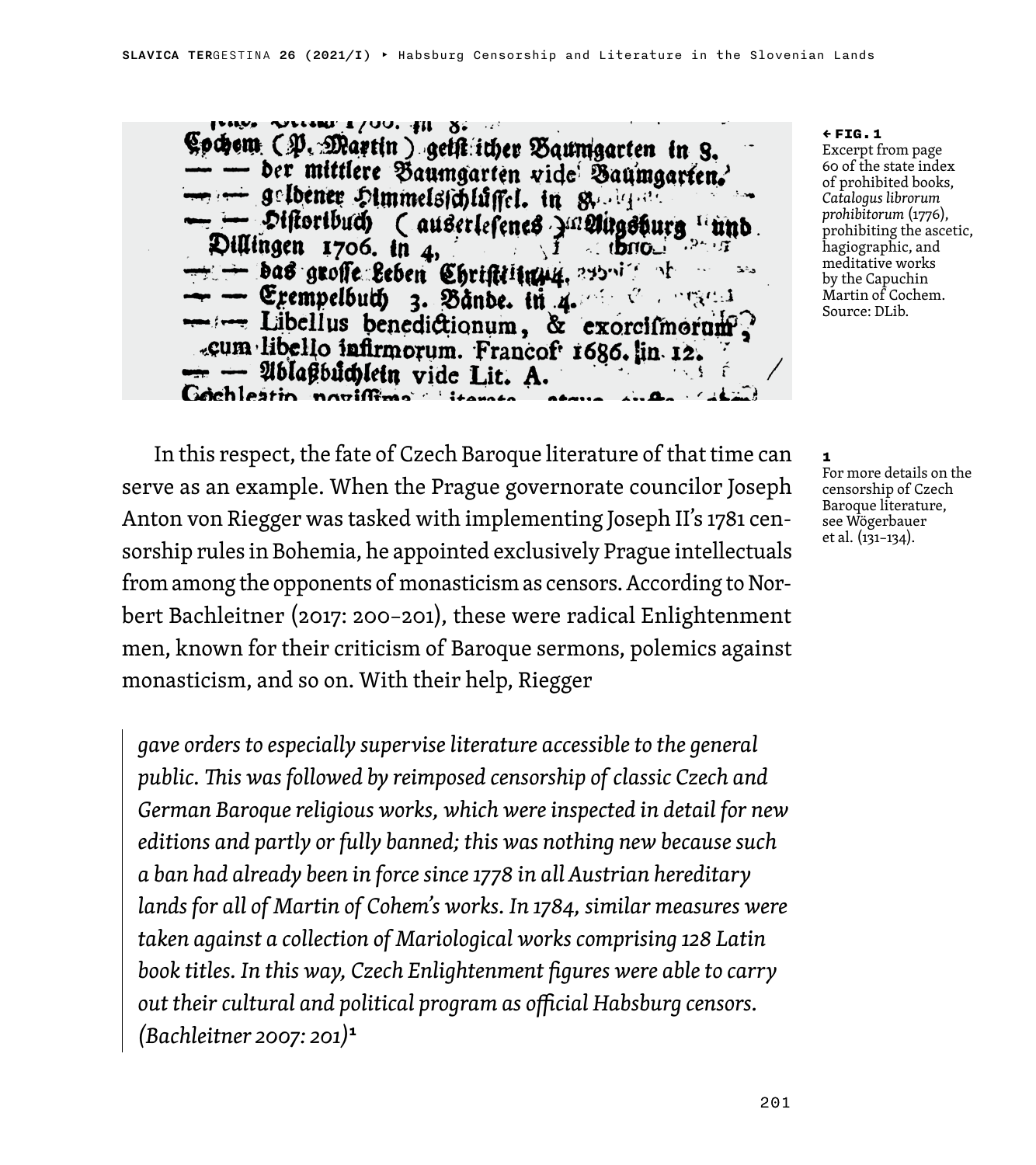However, they were not the only ones doing this: even as late as 1810, a Baroque-inspired Czech manuscript was rejected by the Slovenian linguist Jernej Kopitar (Vidmar: 105).

The example of Czech Baroque literature censorship is important because it proves that in the hands of strict men of the Enlightenment, such as von Riegger and his Prague circle, the seemingly liberal censorship rules of Joseph II could have very repressive consequences in practice. It should be noted that the Czech Baroque authors were not even listed on the state index of prohibited books, but von Riegger's enlightened friends saw to it that they were censored or banned nonetheless. According to Eybl, the freedom of the press introduced in 1781 under Joseph II "by no means entailed a complete removal of state control over the press, but a great liberalization" of this area (Bachleitner et al. 2000: 112)—a liberalization that, in principle, already included the oppression of what men of the Enlightenment perceived as "irrational" and "obscure" in the Catholic spiritual tradition.

### **Slovenian manuscripts as "publications" of prohibited books**

Such was the reality of the situation in which Slovenian writers of the second half of the eighteenth century translated, adapted, and reworked older Baroque ascetic texts to convey them to Slovenian readers, who were no less eager to read them, and the illiterate to listen to them, than those in the Catholic parts of Germany or in Bohemia.

However, an important difference lay somewhere else. In Slovenia, the obstacles that Enlightenment authorities imposed on Baroque literature accompanied the already old problems associated with printing books: high costs due to the extremely small market for Slovenian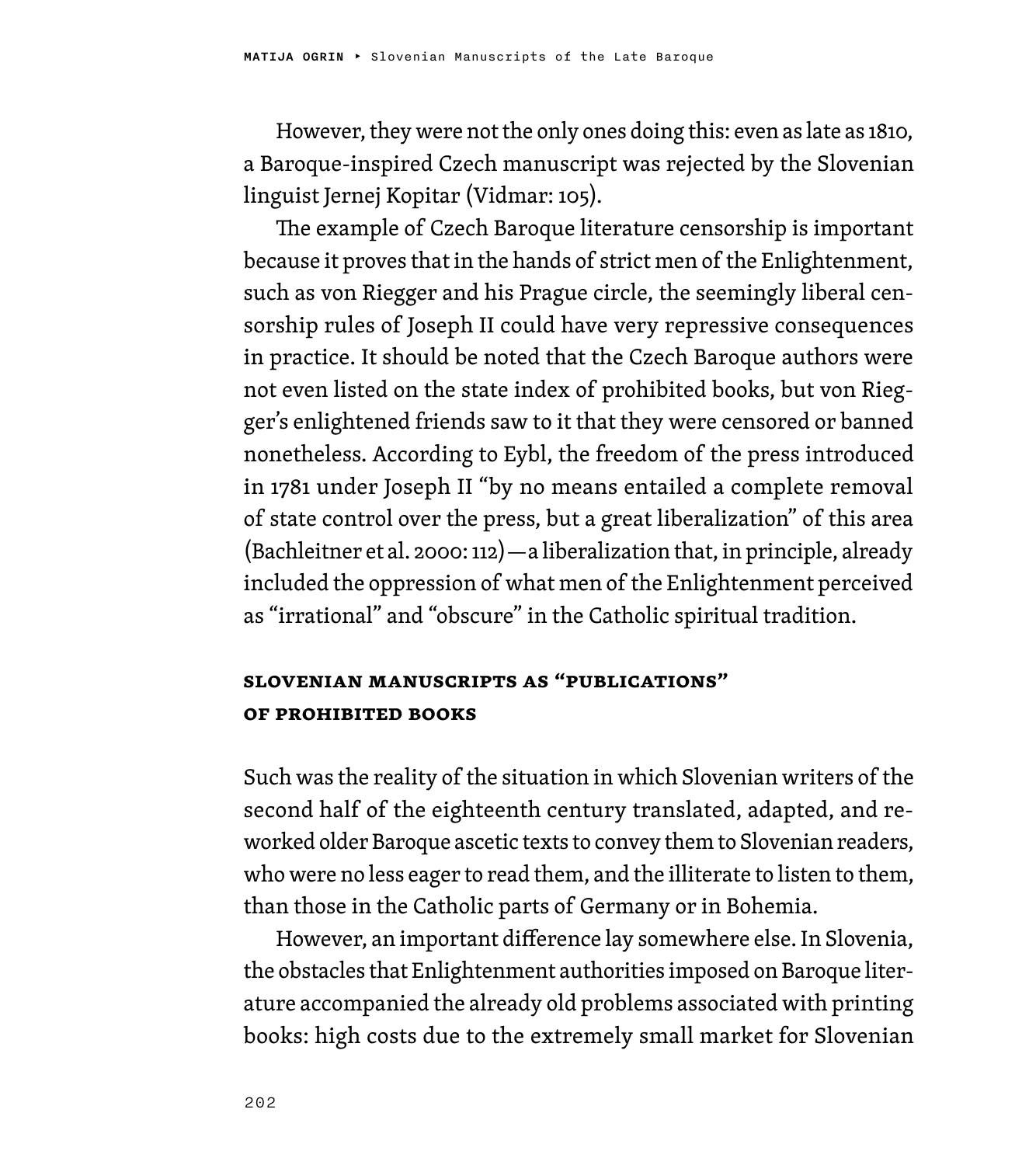books. In addition, it should be noted that from 1769 to 1787 the Ljubljana Diocese was headed by Bishop Johann Karl von Herberstein, who proved to be the most ardent supporter of Josephinism among all the bishops in the Habsburg Monarchy. He enforced Joseph II's decrees so eagerly that he even came into conflict with the Pope himself (Lesar).

Within this context, the position of Slovenian Baroque literature deteriorated to the extent that most literary genres could not be circulated in any other way than in a form that was already somewhat anachronistic in the second half of the eighteenth century: that is, as manuscripts. As unusual as it might have seemed, manuscript culture nonetheless functioned as an independent, but vital and resilient preserver of the oppressed literary tradition, immune to both official bans and informal censorship. It was eventually destroyed by the ravages of time because under later owners many manuscripts deteriorated or were lost, especially after the dissolution of monasteries. A brief overview of the main genres and groups of these manuscripts presented below indicates the extent of the diversity of Slovenian texts that were able to exist and be received with the help of manuscript culture. However, it should be noted that the specimens preserved clearly constitute only a miniscule fragment of the former Slovenian manuscript literature.

1) The first genre discussed here is hagiography, or the lives of saints. From early Christianity, through the Middle Ages, and up until the early modern period, hagiography was an extremely popular genre among the common people. It existed in a multitude of manuscripts created as records of previous oral tradition, and so many elements of folk legends and narratives entered the hagiographic texts. There is no reason to believe that these things were any different in the historical Slovenian lands, but the first booklets on the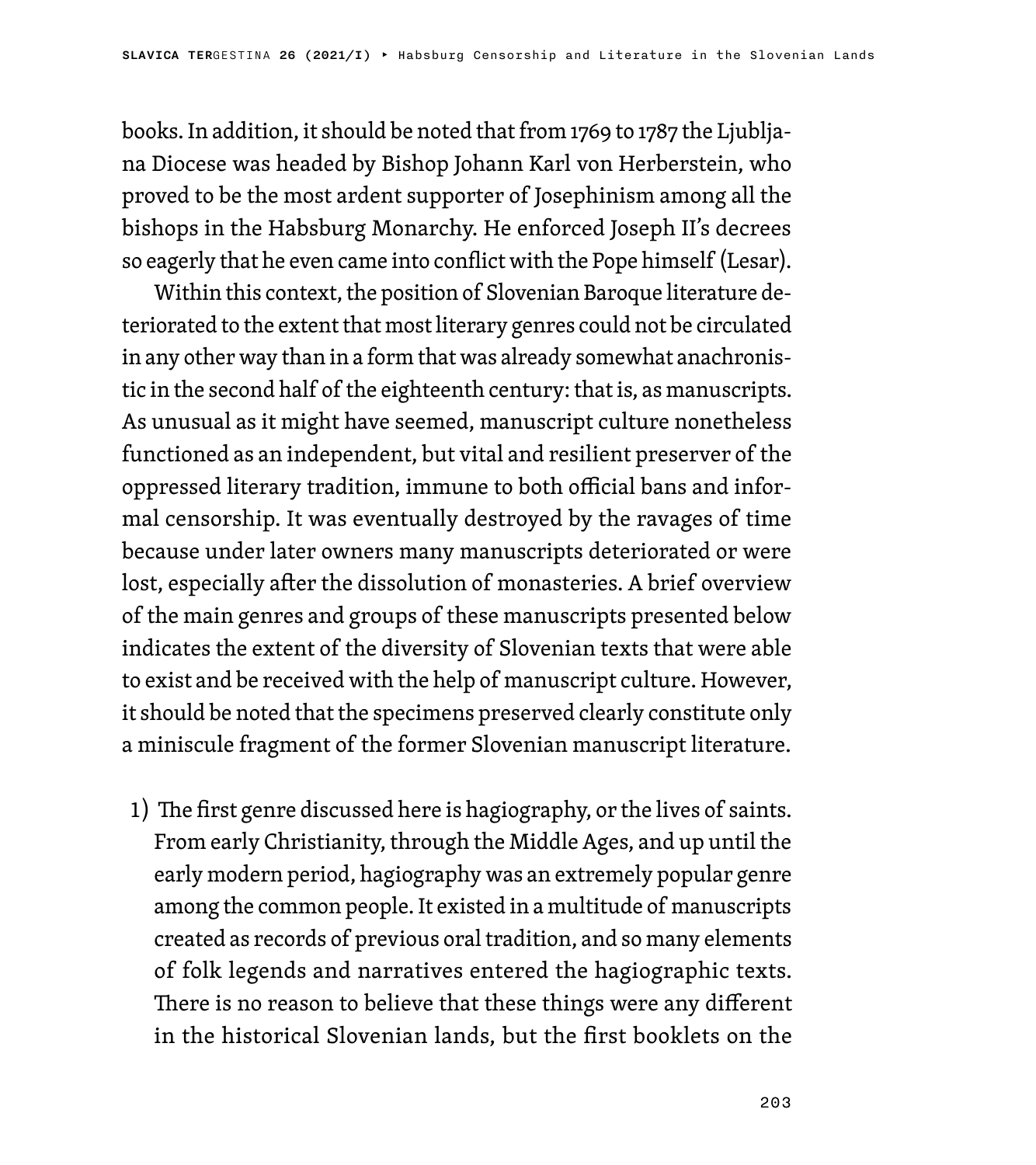FIG.2 → The Carinthian manuscript *Dober Legent teh Suetnikov*. The beginning of the biography

of Pope Leo the Great. Source: RRSS Ms 14.

v/e muerou na dele resvoshit  $ena$ a od muadue, corpomi conqubi nabaj

lives of the saints in Slovenian, prepared by Marko Pohlin, were only printed after 1768, and major Slovenian hagiographic works recorded by literary history were only published during the nineteenth century. However, literary history did not take into account Slovenian manuscript culture, in which hagiography already occupied an important place in the eighteenth century. For example, this is proven by the Carinthian manuscript *Dober Legent teh Suetnikov*, created in the second half of the eighteenth century, which contains 1,032 pages of text in two columns and is thus the most extensive Slovenian Baroque manuscript work (RRSS Ms 14; Ogrin 2011b). In broad terms, the 181 legends of saints translated from German and covering half the calendar year, from January to June, include material from various older sources, partly medieval and partly early modern ones. Therefore, these narratives are full of spiritual and even mystical exuberance, alongside legendary and fantastic elements adopted from the oral culture of Classical Antiquity and the Middle Ages. All this combined strongly enhances the literary nature of hagiographies.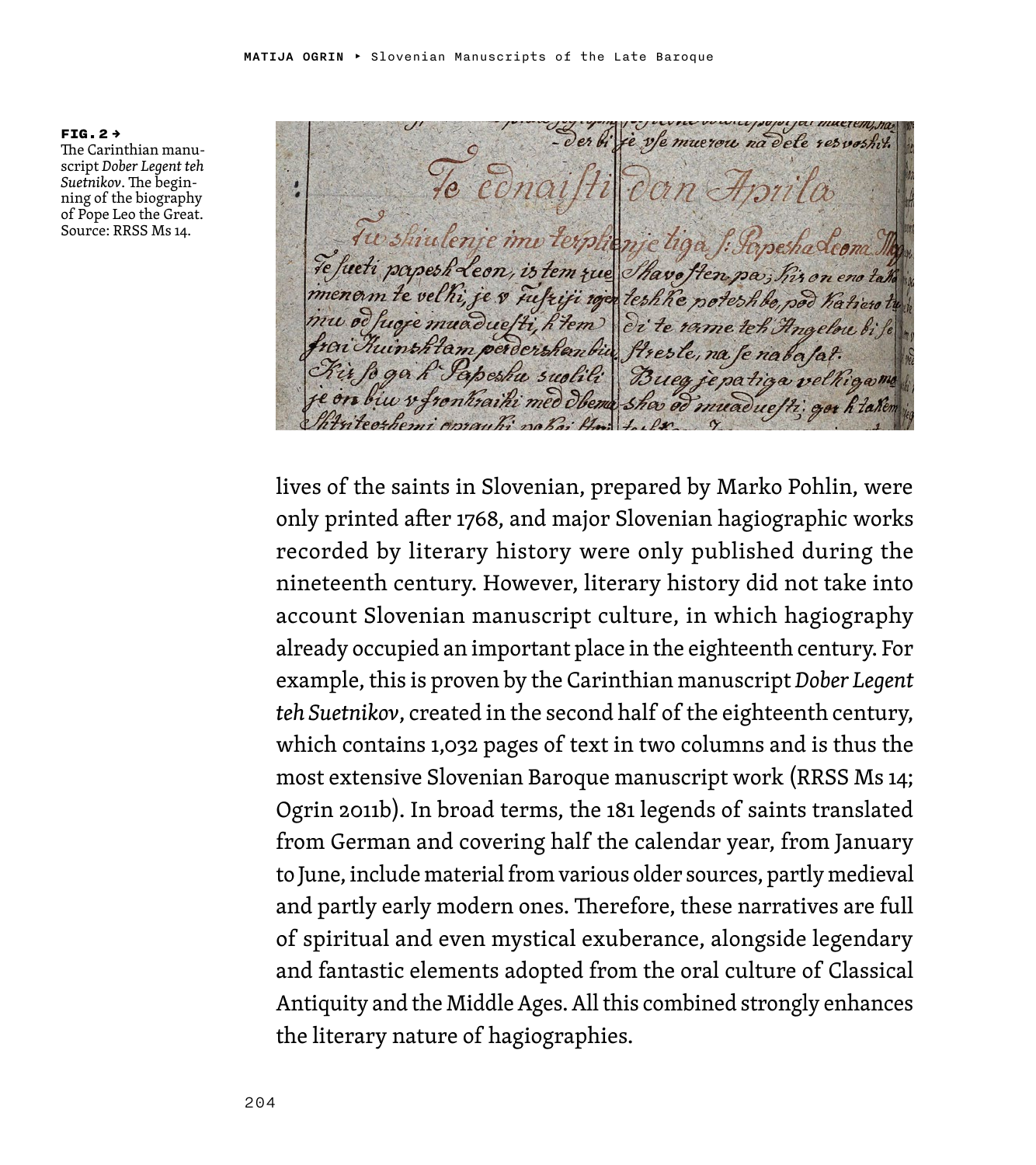The manuscript *Dober Legent teh Suetnikov* would have undoubtedly become a popular Slovenian book as early as the eighteenth century if it had been printed, but that did not happen. This was also contributed to by the fact that the author of the German original was Martin of Cochem, whose works were prohibited. The manuscript, which—judging from its worn corners—was frequently borrowed, defied this ban as best as it could.

2) The second important genre of prohibited Slovenian texts that could only exist in manuscript form is the *Vita Christi* or the stories of the lives, activity, and especially suffering of Jesus and the Virgin Mary. The most important preserved representative of this genre is the Poljane manuscript, which is described in detail in the Register of Early Modern Slovenian Manuscripts (RRSS Ms 23) and which has already been the subject of several studies and analyses.<sup>2</sup> Less research has so far been done on the surprisingly rich textual tradition of this manuscript.<sup>3</sup> Because these manuscripts were only discovered recently, the fact that the great work by the Capuchin Martin of Cochem, *Das grosse Leben Christi*, was transmitted to Slovenians through them also remained unknown. Cochem's work was created in the late seventeenth century, over a long process of revisions spanning several editions roughly up to 1685, after which it was printed again and again until Enlightenment-era book censorship finally put an end to it. The manuscripts described were the only mediators and preservers of the Slovenian version of the text on the life of Jesus, which, through its specific combination of theology and legend, dogma and fantasy, and religious instruction and first-rate rhetorical and literary design, mesmerized and enthused—initially in German and then also in other languages hundreds of thousands of readers in central and western Europe.

#### 2

Cf. Ogrin (2011a: 394–397), Avsenik Nabergoj, and Žejn (2016, 2017).

#### 3

In the Register of Early Modern Slovenian Manuscripts, this primarily includes the units Ms 28 and Ms 111; cf. Ogrin (2017b: 35– 36). With certain reservations, Ms 117 can also be included in the textual tradition roughly outlined there; this manuscript is based on an original that was reworked in Jansenist style but was probably created as an Enlightenment adaptation of a Baroque text.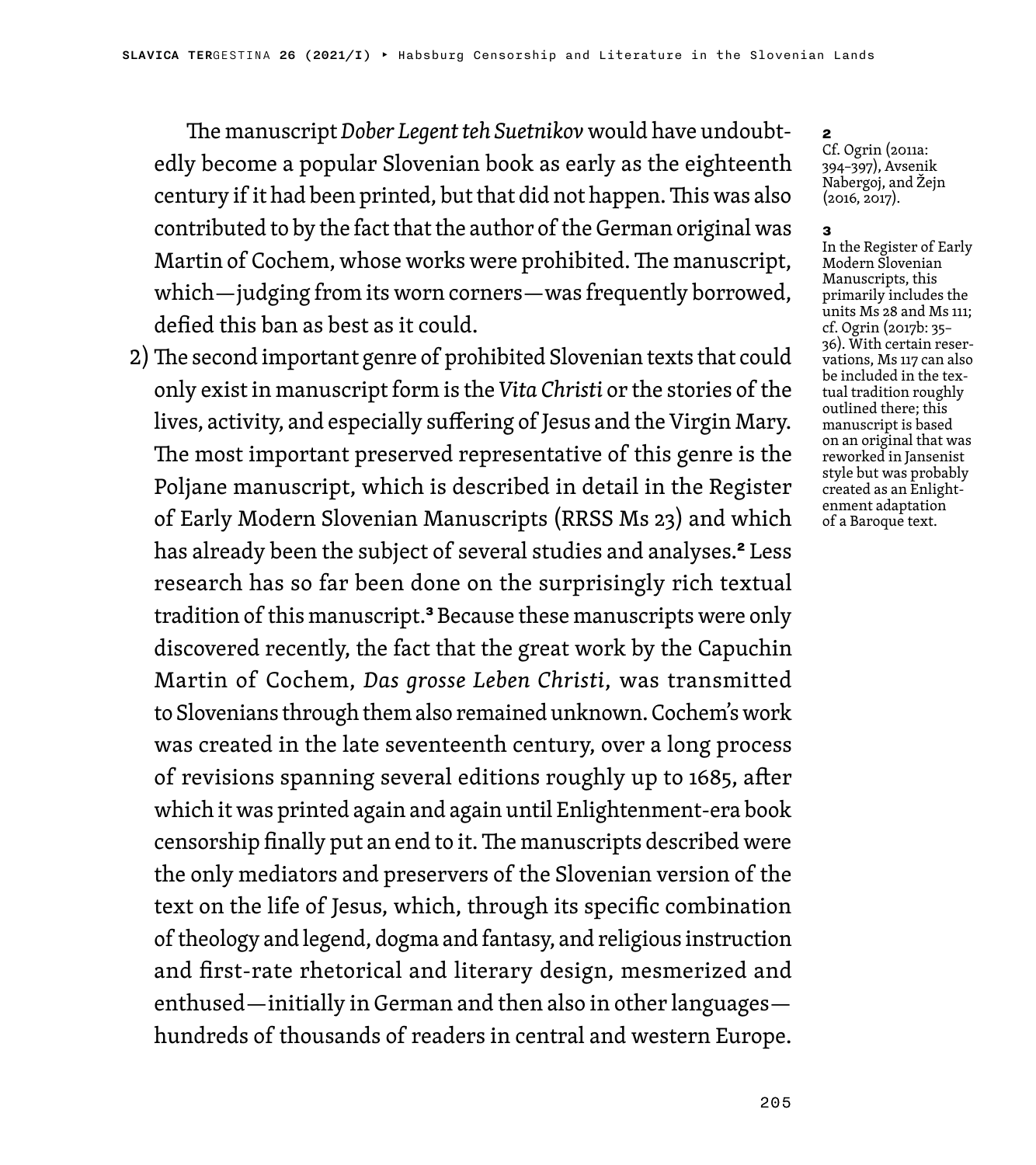FIG.3 → Eighty pages have been preserved from the manuscript protograph of the life of Jesus from the mid-eighteenth century, which had over nine hundred pages and from which the Poljane manuscript was later copied. Source: RRSS, Ms 28.

dadets me im Shus Nork taiste inu devede Suoiga Merriga  $m<sub>O</sub>$  $220011$ 

Conclusions comparable to those made for this work by its main researcher and editor of the contemporary Czech edition, Miloš Sládek (8, 10, 18, 19), can be made for the Poljane manuscript and its protographs, albeit in much smaller dimensions because these are only manuscripts. Sládek's main arguments are that the great book about the life of Jesus written by Martin of Cochem, which is sometimes described as the only Czech Baroque novel, influenced entire generations of folk readers, shaped their thoughts and value systems, stimulated various expressions and forms of Czech devotions, influenced certain folk plays (especially passion plays), and even had an impact on handicrafts and the folk visual arts. The work, which was written in German in the 1670s, was very popular among the Czechs; it was already translated into Czech in the 1690s by the Capuchin Edelbert of Nymburk. This text is an important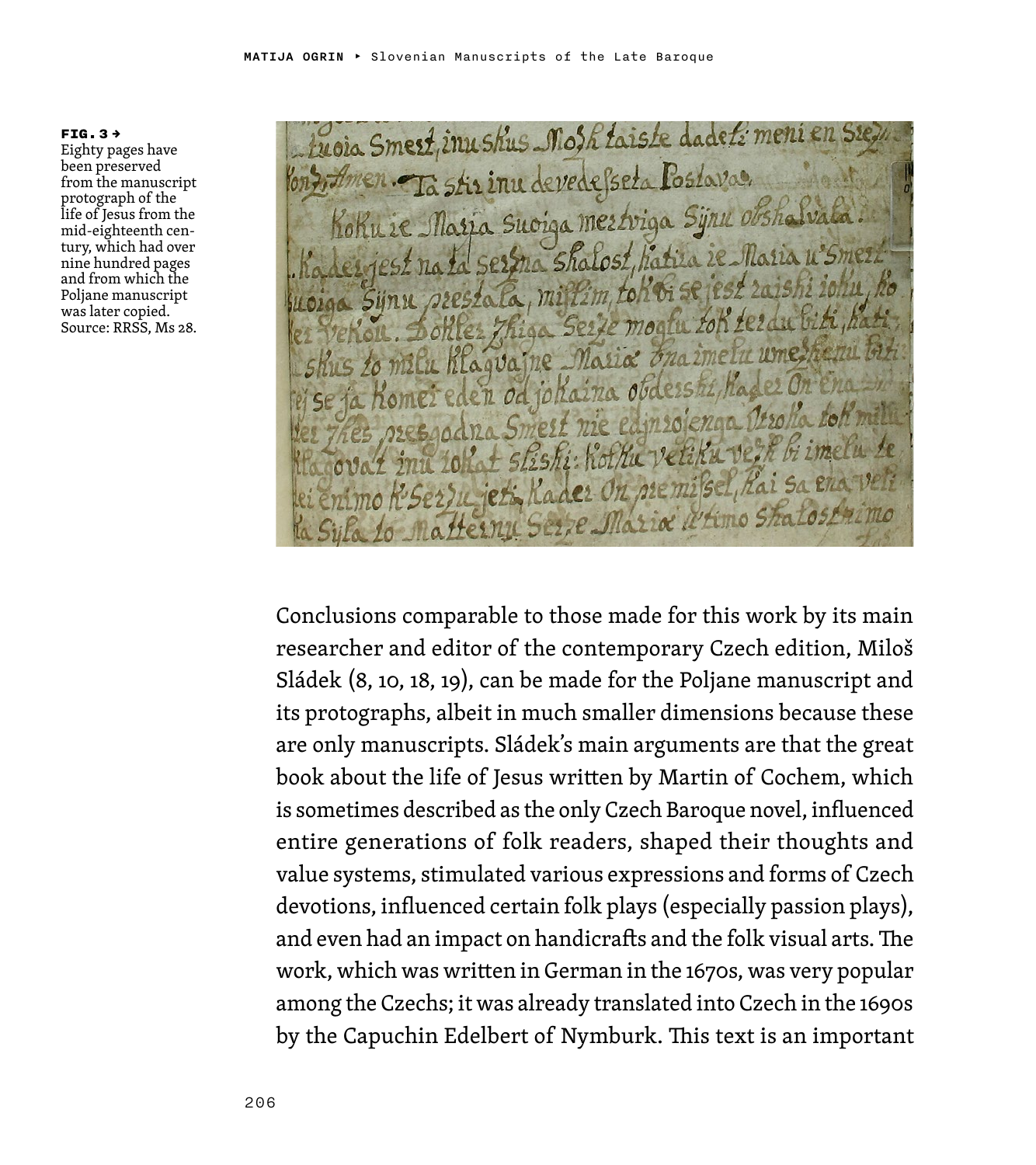link between the German, Czech, and Hungarian rural and markettown communities in the early modern period. In some cases, it has been attested that owners loaned or read the same copy of the book to their neighbors for several generations, and so on.

A similar conclusion can be drawn for Slovenian manuscripts, of which only the Poljane manuscript has been nearly fully preserved and others only in fragments: with their literary-aesthetic form and theological-parabiblical material, they make up a true folk hermeneutics of the gospels. They introduced a long tradition into Slovenian literature, extending from the Church Fathers via Pseudo-Bonaventure and Ludolph of Saxony to Martin of Cochem. Therefore, these manuscripts "testify to the exceptional and undisputed topicality and existential resilience of the *Vita Christi* genre in the long period from the eleventh to the eighteenth century" (Avsenik Nabergoj: 595–596), or even to the twentieth century, one might add.

3) Closely connected with the previous category of texts is the group of manuscripts about the Four Last Things (*quattuor novissima*)*.* These are ascetic meditative texts discussing eschatological topics that is, the last stages of the soul in life and the afterlife according to Christian theology: death, judgment, heaven, and hell. All these Slovenian Baroque texts, too, most likely derive from the prohibited works of Martin of Cochem, specifically his book *Nutzlicher Zusatz zu dem Leben Christi, von denen Vier letzten Dingen: Nemlich von dem Tod, Gericht, Höll, und Himmelreich,* which began to be published around 1700 together with *Das grosse Leben Christi*. Based on the research conducted to date (Ogrin 2017b: 37–40), two major groups can be identified among these manuscripts: the first one comprises manuscripts that initially included all of Cochem's book, even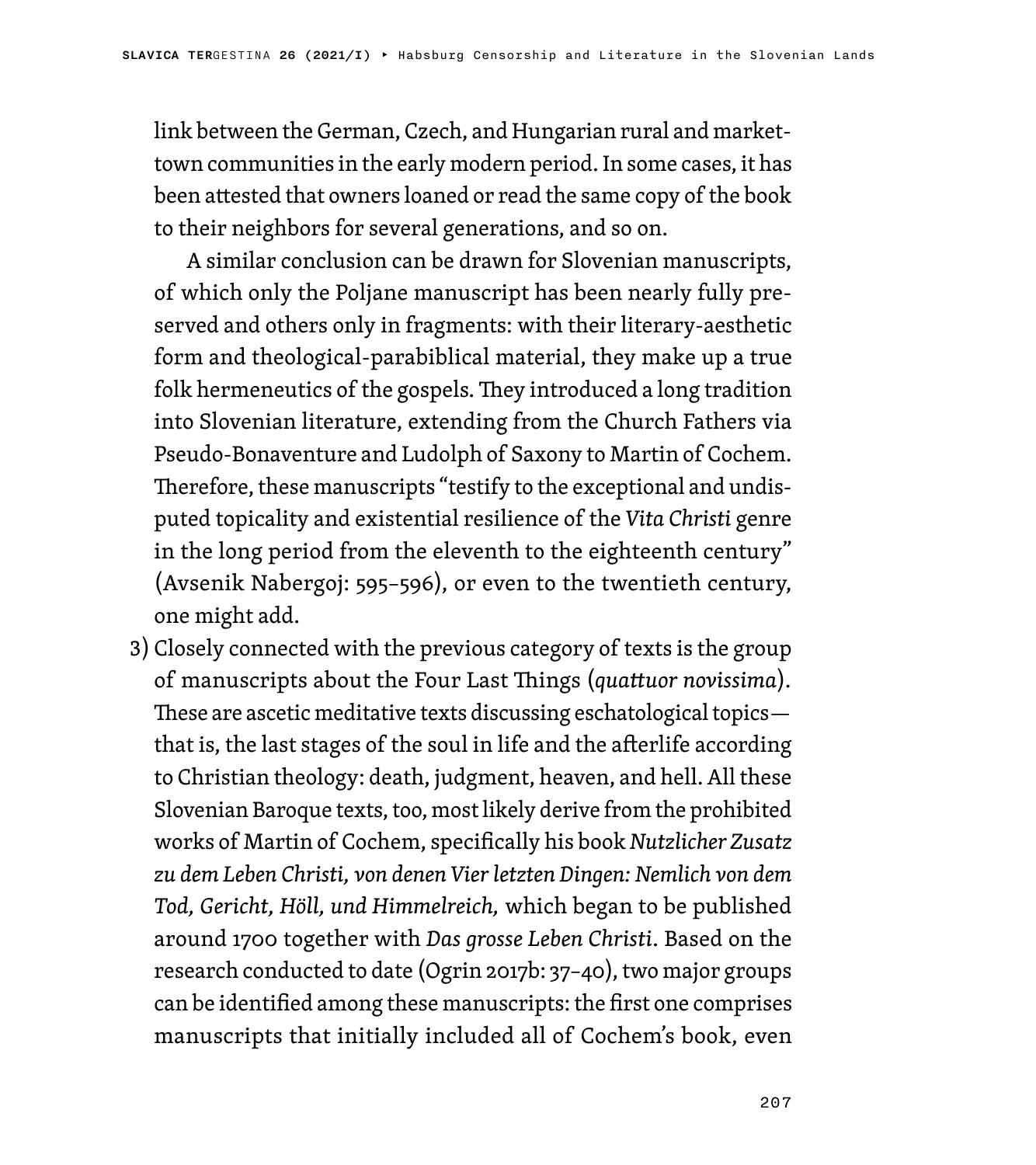FIG.4 →

The oldest preserved manuscript about the Four Last Things was written in 1793, during the greatest Enlightenment oppression of Baroque devotion. Source: RRSS, Ms 34.

 $\chi$ Ja Z. Capilel od smerk, inu odlega fehlainia a le smerle. De ie ledei la smerl od soie nalure loko grenka, Koko bose le grenka, Ka Je te tever va smert od sote nature vas godbo boshio, inu nalo vezhnost, inn bodo legvehi skusi lega salana se veliko slvashneishe sluvieni, inu naprei pustauleni, syusi lete bode ta dusha pustaulena u tanga brih Lost inu leshavo, de gobia Bog pusebnu na obdevshov togo more

though the text is partly lost due to damage (RRSS Ms 34, 37, 119), and the second group included manuscript fragments of the entire book, in which some had already been copied only as individual chapters or a sequence thereof. The unit Ms 111 of the Register of Early Modern Slovenian Manuscripts includes one that, for the most part, falls under the *Vita Christi* genre, but it also includes a chapter on the Four Last Things. This raises an important question of whether it was copied as a selected passage from a longer manuscript or whether it is simply a preserved copy of an already damaged, fragmentary manuscript. This will probably remain a mystery. The only fact that remains clear is that Cochem's forbidden ascetic texts on the Four Last Things also continued to be disseminated through many Slovenian manuscripts well into the nineteenth century and that these manuscripts confirm how extremely popular and necessary reflection on the last existential horizons of human life was among the people of that time.

4) The fourth group of Baroque texts that were affected by the prohibitions of the Enlightenment and that therefore found modest shelter in manuscript culture in Slovenian literature comprises prophetic texts, which continued the medieval prophetic and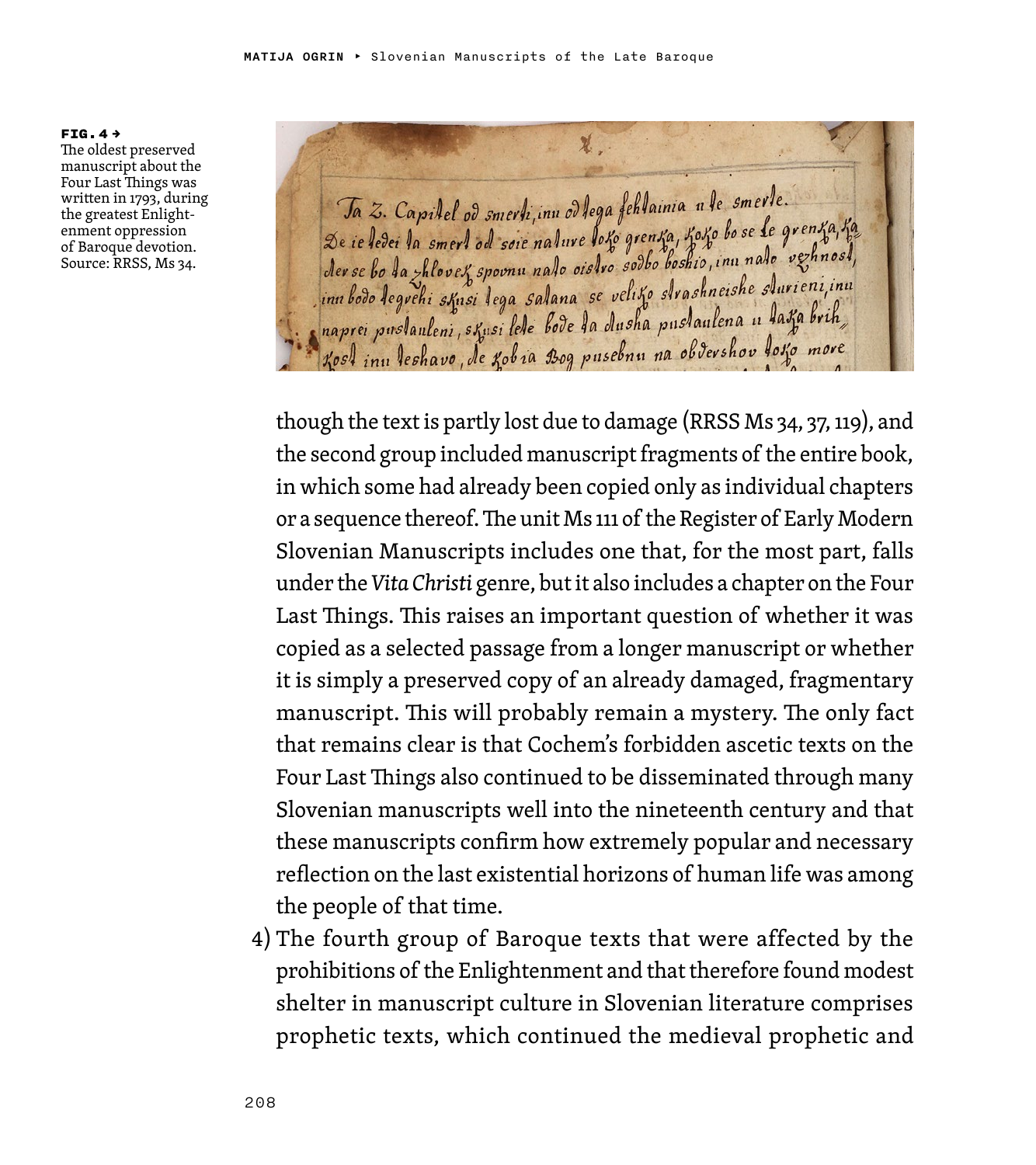apocalyptic literary tradition from the early Baroque onward. A very popular and widespread work in this genre was *Leben Antichristi* by the German Capuchin Dionysius of Luxembourg (1652–1703), published in 1682 and prohibited in the Austrian monarchy from at least 1774. His picturesque apocalyptic narrative relies partly on biblical stories and partly on parabiblical stories about the genesis and the age of the world, various historical periods, the arrival of the Antichrist, the prophets Elijah and Enoch, who will fight against him, and the end of the world. After the allegedly initial Slovenian translation or adaptation by the self-educated rural writer Mattias Schegar (1734–1798) in 1767, this text was also copied by other authors in Carinthia and Carniola. A thorough study on the Slovenian tradition of *Leben Antichristi* was published in the midtwentieth century by France Kotnik, who reported on over thirteen manuscripts that he witnessed himself (Kotnik). Of these, only one is presented in the Register of Slovenian Manuscripts*.* <sup>4</sup> The fact that this dramatic medieval Baroque narrative was reworked into a series of manuscript versions that differ in terms of both textology and the influence of Slovenian dialects proves the great interest and fascination that this book aroused among Slovenians during the eighteenth and nineteenth centuries. The book elaborates in a narrative form on the old theological theme about the invasion of overwhelming evil into human history and the final victory of supreme good in the face of the end of the world and final divine judgment. Like many other things, the reading of this exciting Baroque literature in the form of a printed book among Slovenians was prevented by the Enlightenment with its narrow, apodictic conceptions of what is rational and suitable for people to read, and what is superstitious and immoral. Late-eighteenth-century

#### 4

Labeled RRSS Ms 17; on Kotnik's list this is manuscript no. 3. It seems that Kotnik must have overlooked the beautiful hand-colored manuscript RRSS Ms 15 in the register, written between 1823 and 1824, even though it was also created in Carinthia.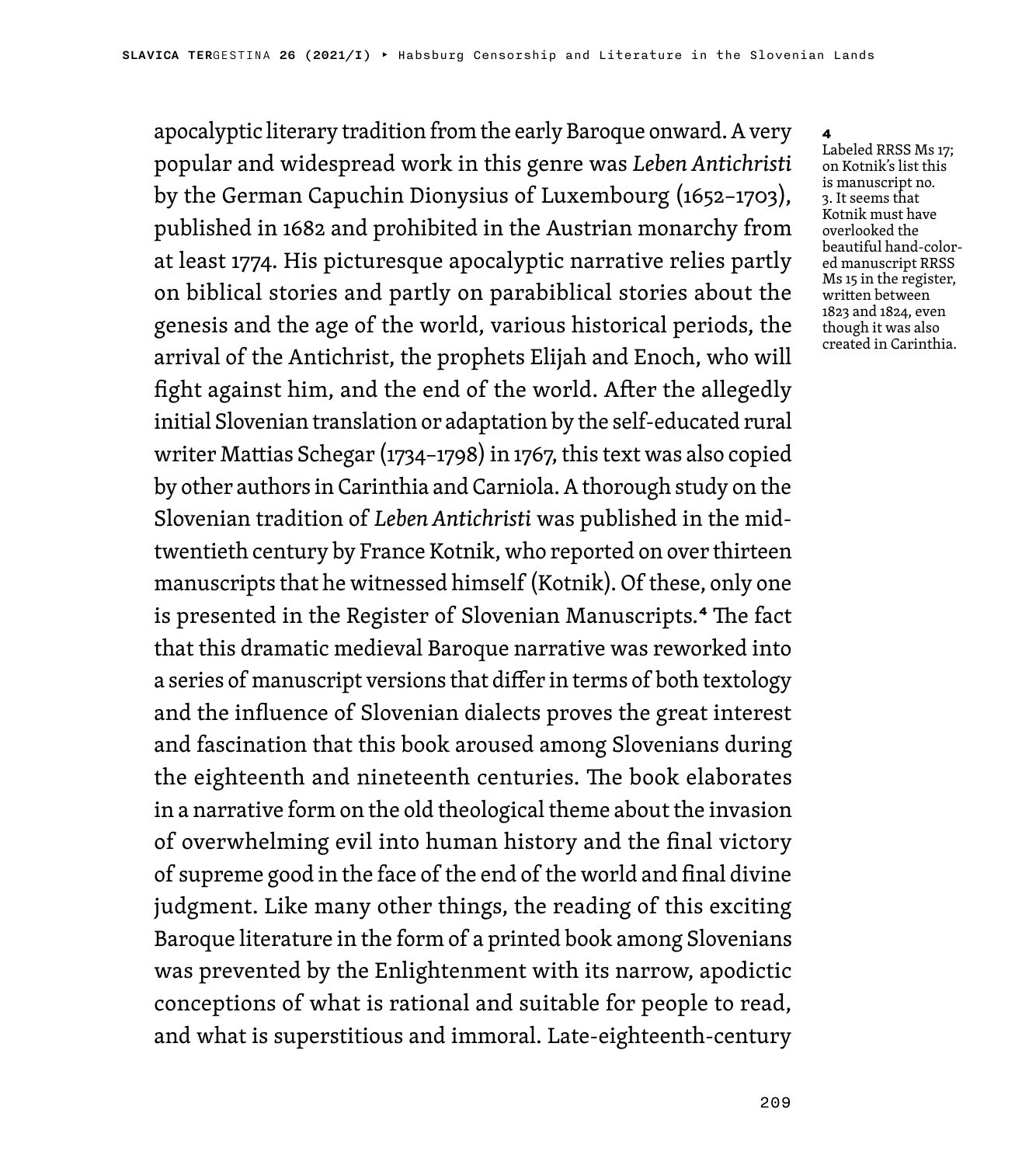Slovenian manuscript culture was sufficiently developed to display its effectiveness, diversity, and resilience in the case of this Slovenian folk book.

5)The next very important group of Slovenian Baroque texts that were affected by Enlightenment censorship, which prevented their transition to printed books, comprises theological and pastoral texts by Slovenian monastic writers. The Enlightenment authorities' attitude toward monasticism was conflictual as it is, and so this topic by far exceeds the issue of censorship, even though it does include it (both formal censorship and, even more, its informal form). In an atmosphere in which monks feared seeing their monasteries being dissolved and bishops limited their freedom in every possible way, hindered pastoral work, and made their lives more difficult on a daily basis (Papež), it was of course impossible to even think about their books being printed and published, and so no form of formal censorship even took place. Any small monastic work that managed to avoid this and could not justify its existence with usefulness as conceived by the Enlightenment still had to be suppressed through formal censorship: when the Capuchin friar Seraphin of Montegranaro was canonized by the Catholic Church in 1767 and the Capuchins published the booklet *Kurzer Lebens-Begriff des heiligen Seraphin von Monte Granario* (1768) about him in Bratislava, the state censorship included it in the very next edition of the index of prohibited books (*Supplementum ad Catalogum*: 28). Venerating saints, reflecting on their lives, and praying to them were undesired and even prohibited in practice. The energetic and inventive Slovenian Discalced Augustinian Marko Pohlin (1735–1801) nonetheless published a series of shorter printed texts, even though not without difficulty. Most of his works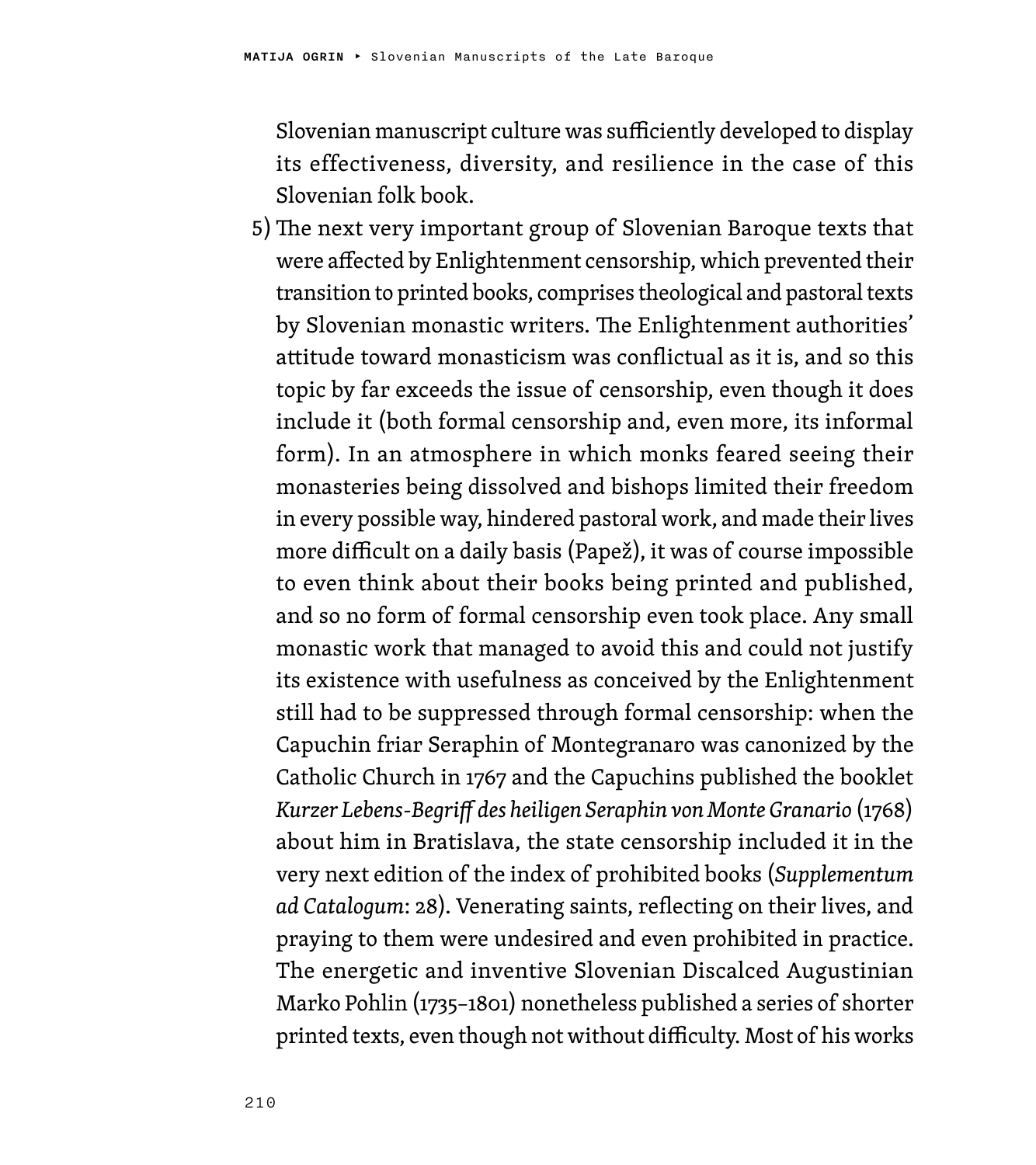remained in manuscript form, as was proven by France Kidrič with his list of Pohlin's works (Kidrič). However, the dexterous Pohlin was an exception in many ways; during that same period, many Slovenian monastic authors wrote high-quality theological and pastoral-meditative works, but they all remained in manuscript form. Even though many of them unfortunately deteriorated, quite a few have been preserved but cannot be examined here. Mention can be made of two unknown monastic authors that created an impressive oeuvre, which, however, could not be printed. The first one is the Franciscan friar Konrad Branka (1737–1789), a first-rate writer of meditative prose and theological-speculative essays, who was excellent at expressing, stringing together, and building up, in nuances, various aspects of the spiritual topics of religion, sacraments, the passion of Jesus, and so on, either in sermons or contemplative texts, all of which have been preserved in manuscript form or lost (Ogrin 2015).

Another excellent yet almost completely unknown representative of late Baroque rhetorical prose, worth highlighting in the group of overlooked monastic authors, is the Capuchin friar Angelicus from Kranj (1735–1790). He left six manuscript books behind, featuring over three hundred carefully composed sermons for Sundays, holidays, Lent, and various occasions (Senica) in a very clear, harmonious, and moderately rhetorical style. During the period dominated by Enlightenment reason and care for citizens, the Slovenian Franciscans and Capuchins were practically unable to convert even a single manuscript into a printed book.

6)The last group of Slovenian texts, for which it was impossible to think that they would come even close to a printshop, includes manuscripts that at the end of the eighteenth century and even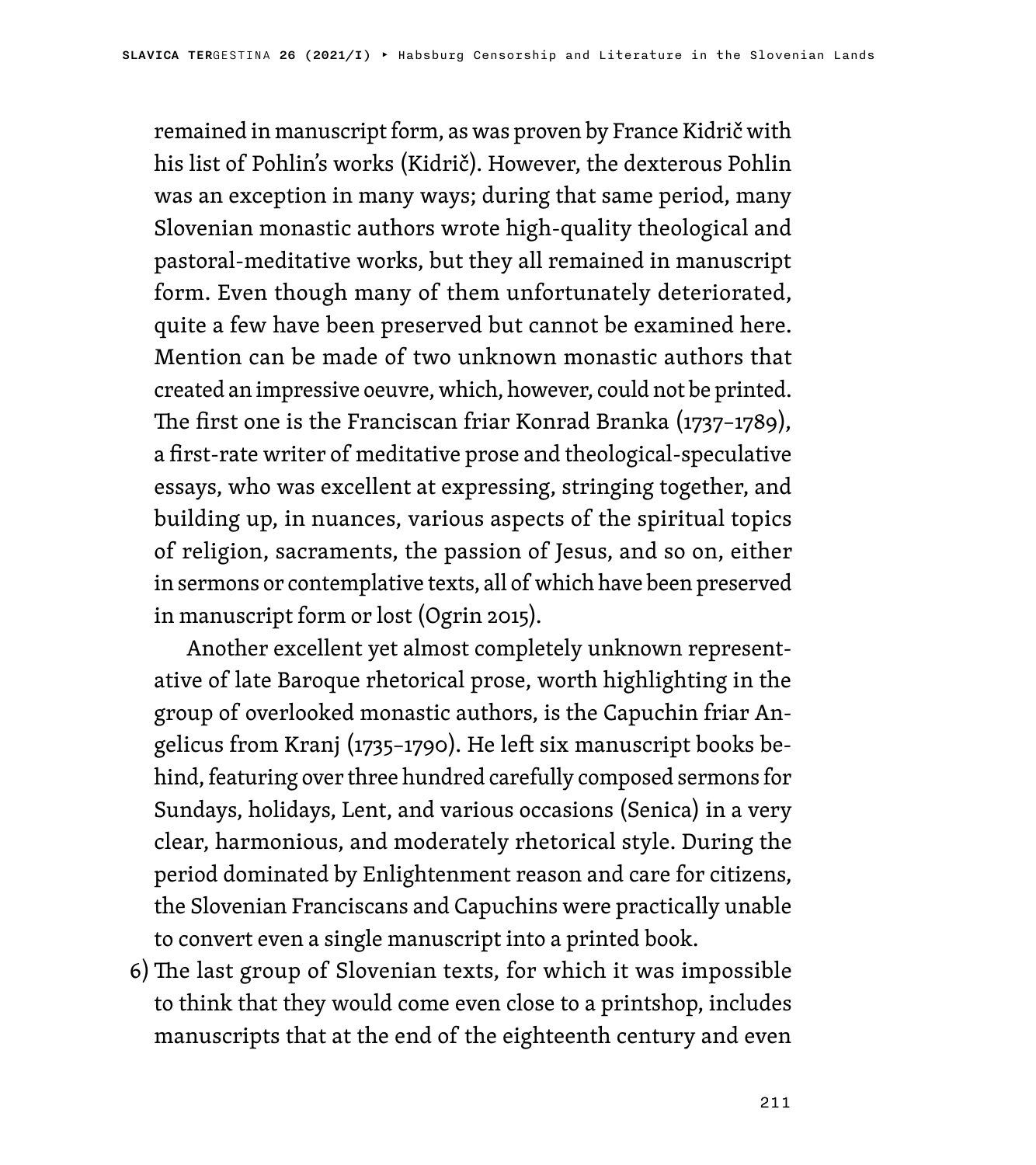FIG.5 → The numerous works of the Franciscan friar Konrad Branka include an extensive series of sermons with a theological explanation of the sacrifice of the mass. Source: FSNM.

 $\chi$ Ja Z. Capilel od smerk, inu odlega fehlainia a le smerle. De ie ledei la smeril od soie nalure lozo grenza, zozo lo se le grenza za inn bodo legvehi skusi lega salana se veliko slvashneishe sluvieni, inu naprei pustauleni, syusi lete bode ta dusha pustaulena u tanga brih kost inu leshavo, de gob ia Bog pusebnu na obdevshov toko move

until the mid-nineteenth century helped revive the life of Slovenian Baroque printed books that had remained very popular for a long time, but it was impossible to reprint them due to the aversion of the Enlightenment authorities to Baroque forms of devotion. Of course, this was not part of formal censorship, but informal censorship as a broader category of spiritual and cultural differences with practical implications that prevented some works from being printed as books. For example, the fact that Matija Kastelec's 1688 book *Navuk christianski, sive Praxis cathechistica* was exceptionally popular, so that various authors copied it for a long time, is confirmed by two preserved and accurately produced manuscript copies of the entire book: the Črni Vrh manuscript (RRSS Ms 124; Ogrin 2018) from around 1800, and another, graphically even better crafted manuscript from 1843 (Ogrin 2017a: 50–51). Even though there must have been other manuscripts that have not been preserved, these two manuscripts and other similar late copies prove that the best works of Slovenian Baroque literature fulfilled certain deep spiritual needs and desires of Slovenians, not only in the seventeenth and eighteenth centuries, but well into the nineteenth century and even later. This reflects the existential human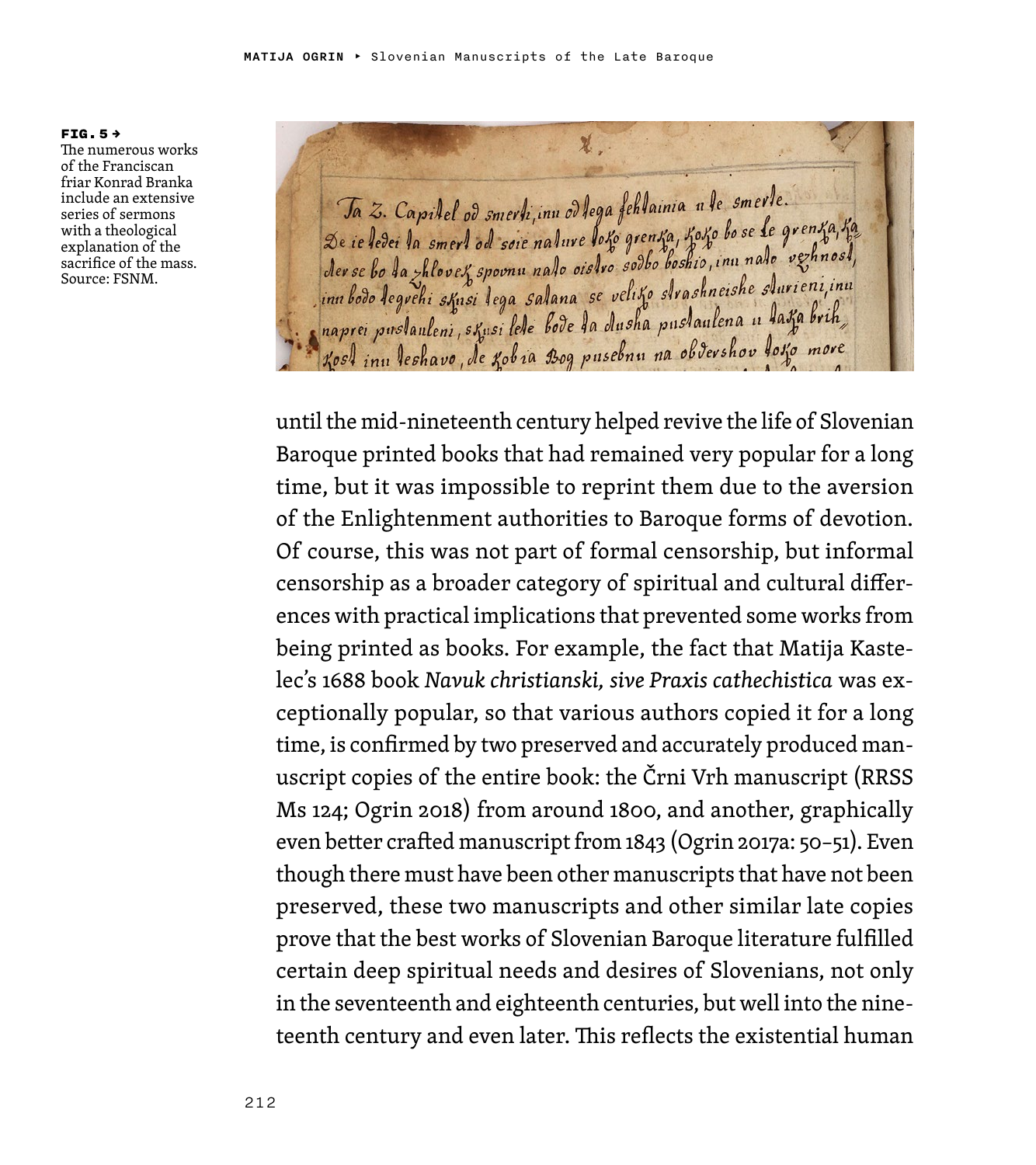tendency for a created human being to fully enter into a relationship with his Creator, or the need for human relationship with the transcendental. Baroque literature drew the individual as a whole, as a composite physical and spiritual entity with a single being, into this relationship. Specifically, this literature intensively catered to both: human sensations and fantasy on the one hand, and human mind and will on the other (i.e., both the body and soul). From this comprehensiveness, Baroque literature drew its life-creating force, thanks to which Kastelec's works continued to be copied even a century and a half after the prior of the Novo Mesto Fraternity of the Holy Rosary passed away. ❦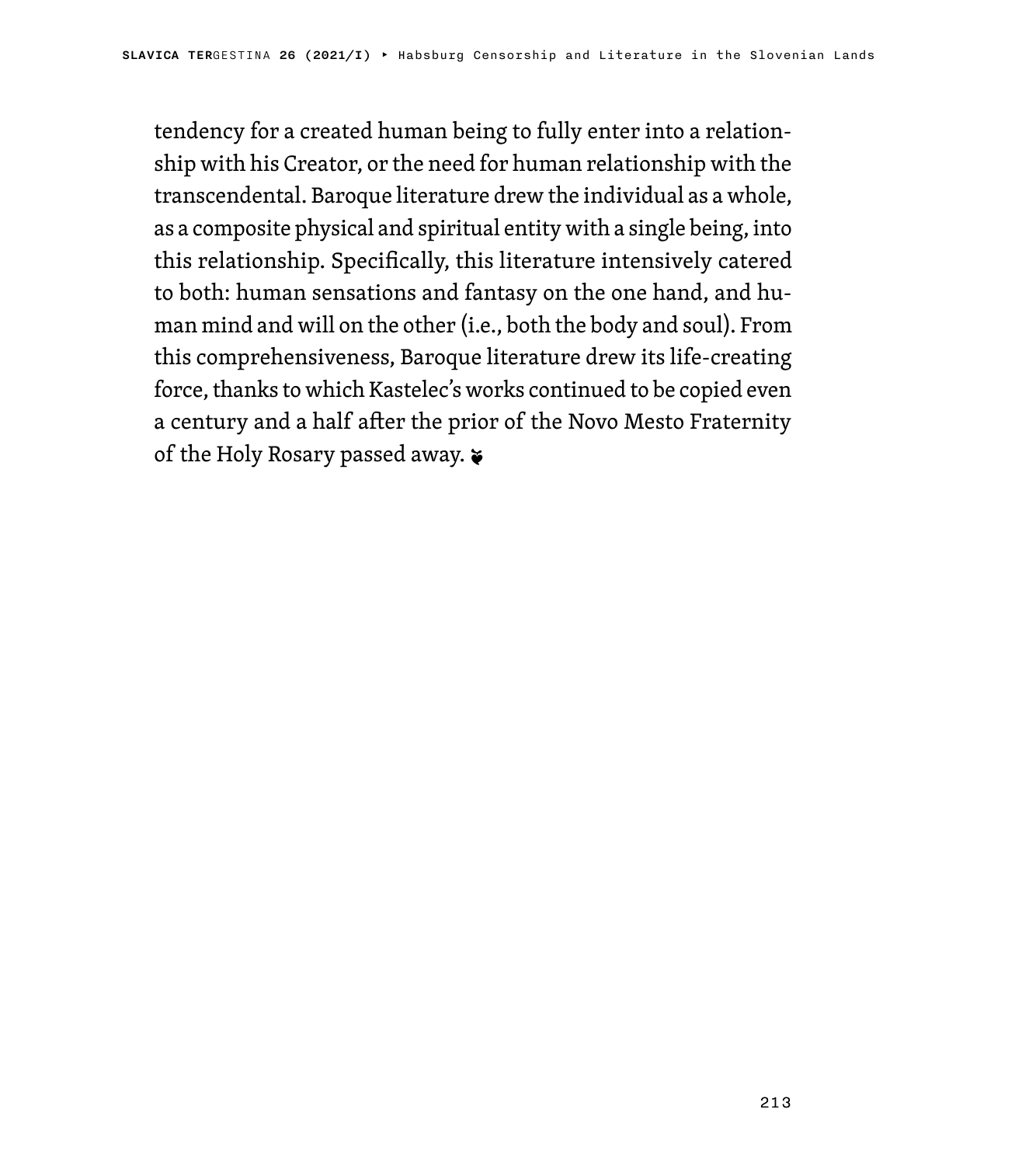### **Sources**

### **Frančiškanski samostan Novo mesto (FSNM)**

*Kerſhansku Poduzhenie Zheſ Offer ſvete Maſhe S' red nekaterim' visham, Po katerih bi en Criſtian svoje ſerze k' Bogu obrazhal kadar ſk ſnaide per timo preſvetimo Offru / vkup isloshenu ſkusi eniga Pridigarja, inú Lectorja v' ſvetimo Piſmu is oiſtreſhiga Ordna ſ. Franciſka*

### **Register rokopisov slovenskega slovstva (RRSS)**

Ed. Matija Ogrin. Ljubljana: ZRC SAZU, 2011. http://ezb.ijs. si/fedora/get/nrss:ms/VIEW/ (access: 30 December, 2019).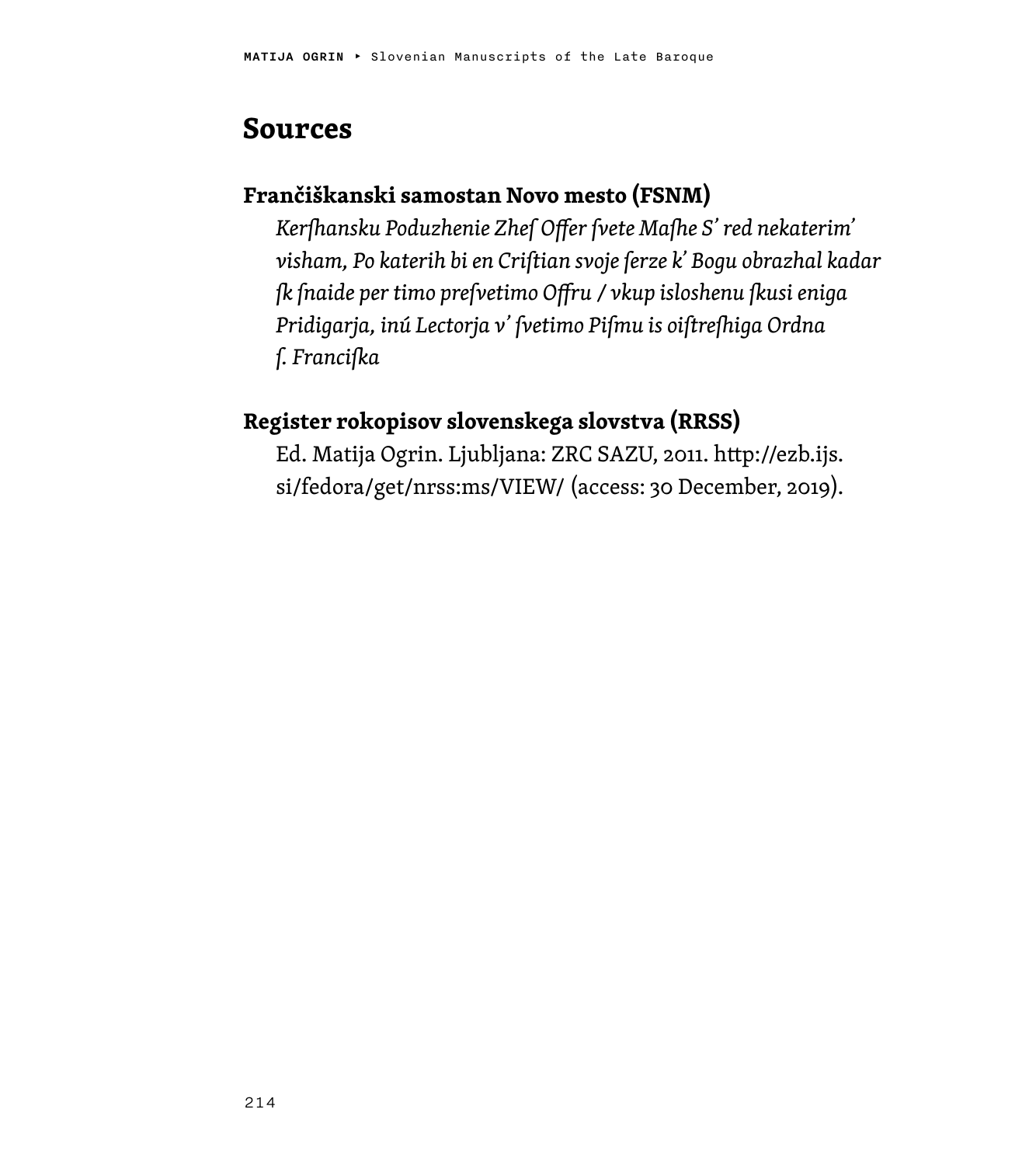### **References**

- AVSENIK NABERGOJ, IRENA, 2016: Izvori in tradicija literarne zvrsti vita Christi v Poljanskem rokopisu. *Bogoslovni vestnik* 76, 3–4. 585–596.
- BACHLEITNER, NORBERT, 2017: *Die literarische Zensur in Österreich von 1751 bis 1848.* Vienna: Böhlau.
- BACHLEITNER, NORBERT, FRANZ M. EYBL, ERNST FISCHER, 2000: *Geschichte des Buchhandels in Österreich*. Wiesbaden: Harrassowitz.
- BORGSTEDT, ANGELA, 2004: *Das Zeitalter der Aufklärung.* Darmstadt: Wissenschaftliche Buchgesellschaft.
- *Catalogus librorum per quinquennium a commissione aulica prohibitorum.* Vienna: Kaliwoda, 1758.
- *Catalogus librorum a commissione caes. reg. aulica prohibitorum: Editio nova*. Vienna: Gerold, 1776.
- KIDRIČ, FRANCE, 2013: Pohlin, Marko (1735–1801). *Slovenska biografija.* Ljubljana: SAZU, ZRC SAZU. [https://www.slovenskabiografija.si/oseba/sbi443704]
- KLUETING, HARM, 2005: Aufklärung, katholische. *Lexikon zum Aufgeklärten Absolutismus in Europa*. Ed. Helmut Reinalter. Vienna: Böhlau. 127–131.
- KOTNIK, FRANCE, 1844: Bukovniški rokopisi Antikrista. *Zbornik Zimske pomoči.* Ljubljana: Zimska pomoč. 415–424.
- *Kurzer Lebens-Begriff des heiligen Seraphin von Monte Granario.* Bratislava: Johann Michael Landerer, 1768.
- LESAR, JOSIP, 2013: Herberstein, Karel Janez, grof (1719–1787). *Slovenska biografija.* Ljubljana: SAZU, ZRC SAZU. [https://www. slovenska-biografija.si/oseba/sbi227919]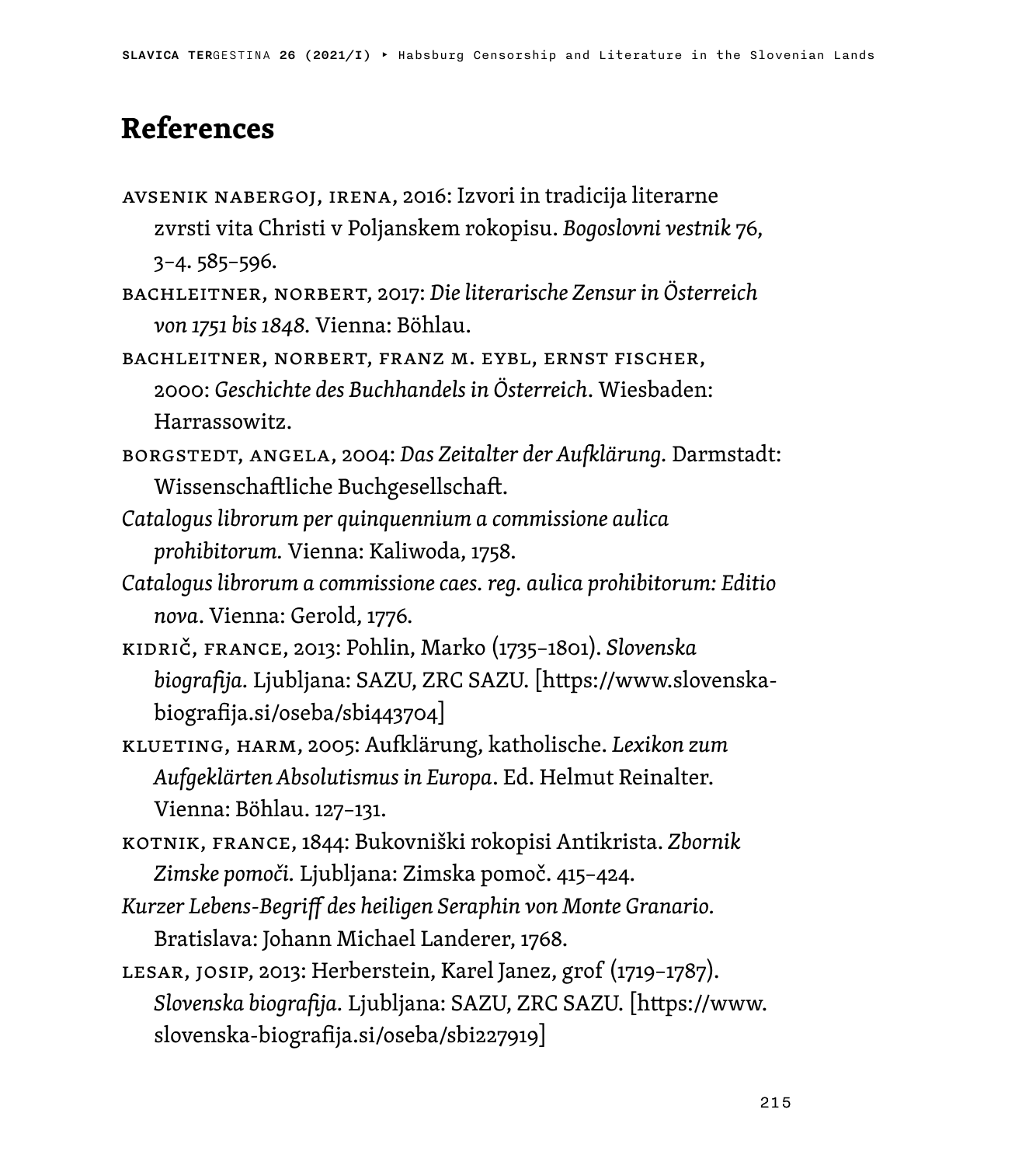- MEID, VOLKER, 2009: *Die deutsche Literatur im Zeitalter des Barock: Vom Späthumanismus zur Frühaufklärung: 1570–1740.* Munich: C. H. Beck.
- OGRIN, MATIJA, 2011a: Neznani rokopisi slovenskega slovstva 17. in 18. stoletja. *Slavistična revija* 59, 4. 385–399.
- OGRIN, MATIJA, 2011b: Dober Legent teh Suetnikov: Koroški rokopis iz 18. stoletja. *Primerjalna književnost* 34, 3. 65–79.
- OGRIN, MATIJA, 2015: Frančiškan p. Konrad Branka in njegovi baročni rokopisi o Svetem Rešnjem Telesu. *Mohorjev koledar.* Celje: Mohorjeva družba. 112–116.
- OGRIN, MATIJA, 2017a: O vlogi rokopisov v dolgem prehodu iz rokopisne v tiskano knjigo v slovenski književnosti. *Primerjalna književnost* 40, 1. 43–58.
- OGRIN, MATIJA, 2017b: Slovenski rokopisi o štirih poslednjih stvareh človeka in baročno eshatološko izročilo. *Rokopisi slovenskega slovstva od srednjega veka do moderne.* Ed. Aleksander Bjelčevič, Matija Ogrin, and Urška Perenič. Ljubljana: Znanstvena založba Filozofske fakultete. 33–41.
- OGRIN, MATIJA, 2018: Rokopis kot preoddaja slovenske tiskane knjige: Primer Črnovrškega rokopisa. *Starejši mediji slovenske književnosti: Rokopisi in tiski*. Ed. Aleksander Bjelčevič and Urška Perenič. Ljubljana: Znanstvena založba Filozofske fakultete. 15–24.
- PAPEŽ, VIKTOR, 2004: Škof Karel Janez Herberstein in frančiškani. *Herbersteinov simpozij v Rimu.* Ed. Edo Škulj. Celje: Mohorjeva družba. 343–356.
- REINALTER, HELMUT, 1993: Aufgeklärter Absolutismus und Josephinismus. *Der Josephinismus: Bedeutung, Einflüsse und Wirkungen*. Ed. Helmut Reinalter. Frankfurt: Peter Lang. 11–21.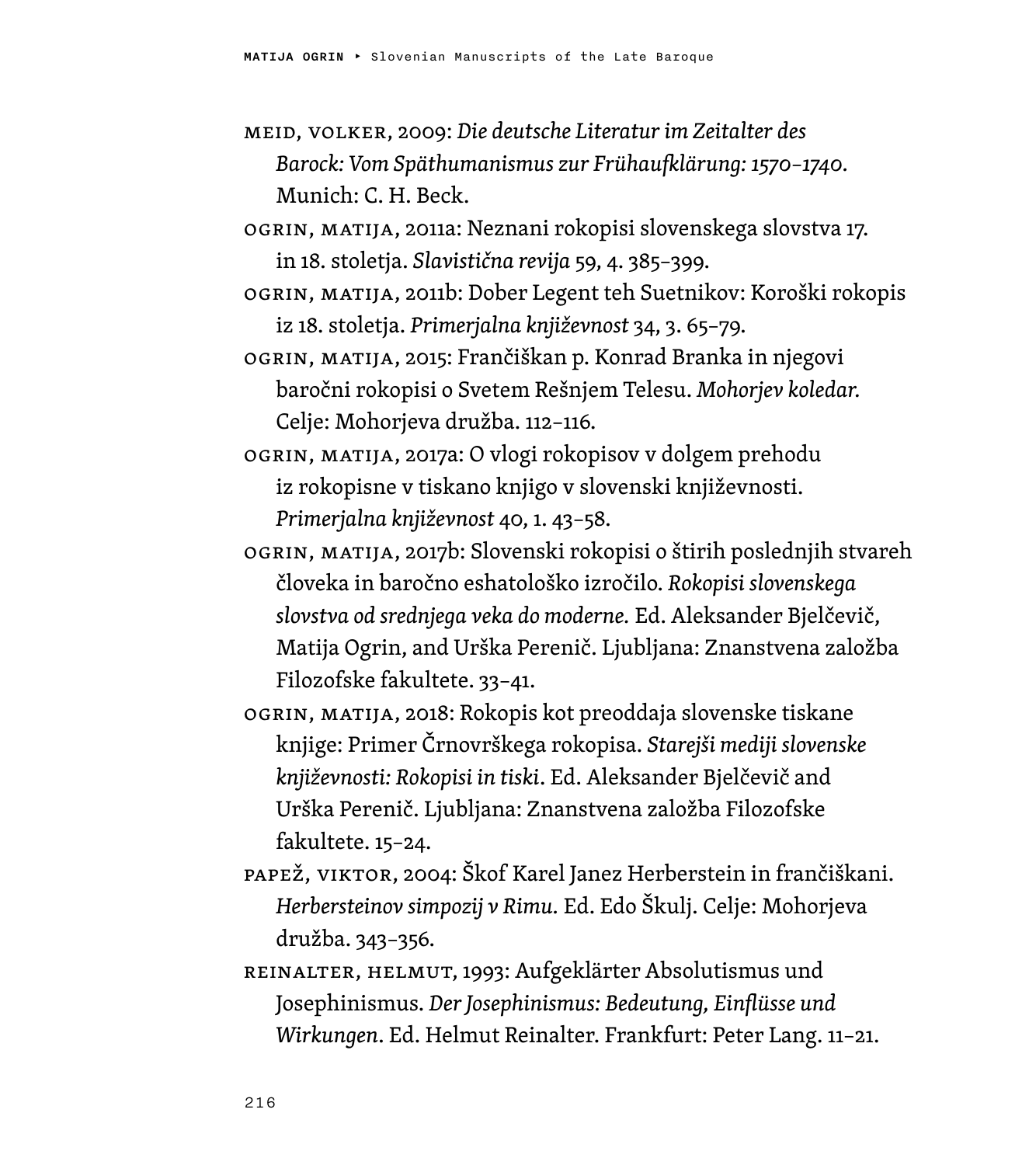SENICA, MARKO, 1992: Slovenske pridige kapucina p. Angelika iz Kranja iz let 1766–1771. *Acta ecclesiastica Sloveniae* 14. 120–180.

- SLÁDEK, MILOŠ, 2007: Zrcadlo zrcadlu nastavené aneb Několik vět na okraj životů Kristových. *Martin z Kochemu: Veliký život Pána a Spasitele našeho Krista Ježíše a jeho nejsvětější a nejmilejší matky Marie Panny*. Ed. Miloš Sládek, Lucie Peisertová, and Tomáš Breň. Prague: Argo. 5–27.
- *Supplementum ad Catalogum librorum a commissione aulica prohibitorum, de annis 1766, 67, 68, 69, 70.* Vienna: Trattner, 1771.
- VIDMAR, LUKA, 2010: *Zoisova literarna republika: Vloga pisma v narodnih prerodih Slovencev in Slovanov.* Ljubljana: Založba ZRC, ZRC SAZU.
- WÖGERBAUER, MICHAEL et al., 2015: *V obecném zájmu: Cenzura a sociální regulace literatury v moderní české kultuře: 1749–2014.* Prague: Academia, Ústav pro českou literaturu AV ČR.
- ŽEJN, ANDREJKA, 2016: Jezik Poljanskega rokopisa: Jezik rokopisa na prehodu iz 18. v 19. stoletje. *Slavistična revija* 64, 4. 407–425.
- ŽEJN, ANDREJKA, 2017: Medbesedilnost in retoričnost baročne asketično-meditativne proze Poljanskega rokopisa. *Primerjalna književnost* 40, 1. 175–193.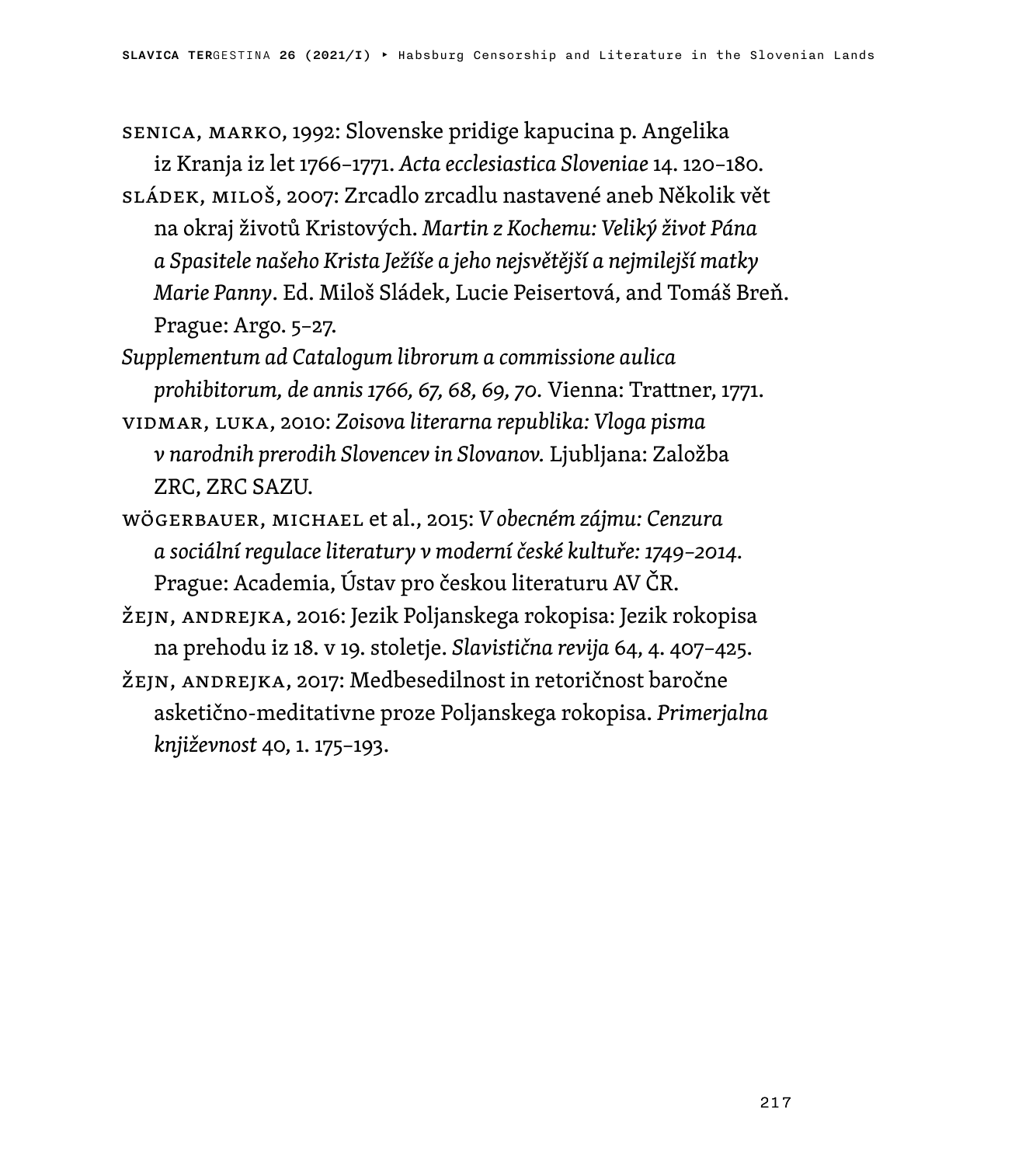### **Povzetek**

Slovenski rokopisi poznega 18. in zgodnjega 19. stoletja dokazujejo, da avstrijski cenzurni sistem nikakor ni bil le sredstvo oblasti v boju proti liberalnim idejam, panslavizmu in podobnim politično nevarnim gibanjem. Nasprotno, cenzura je bila tudi močno orožje v boju razsvetljenstva proti katoliški tradiciji – še zlasti proti baročnim oblikam verskega življenja, kakor so bile verske igre, pasijonske idr. procesije, romanja, češčenje svetnikov, pobožnost do Matere božje, križev pot, pobožnost svetih stopnic idr. Te oblike verskega življenja so bile med ljudstvom zelo priljubljene in ukoreninjene v izročilu. Razsvetljenski ukrepi cesarja Jožefa II. so to tradicionalno versko življenje močno prizadeli in večidel zatrli, ne brez rabe nasilja. Avstrijska cezura pa je poskrbela, da so besedila, iz katerih je ta duhovnost rastla, bila bodisi prepovedana bodisi so jih morali avtorji v cenzurnem postopku predelati.

Za slovensko književnost, ki jo je vse od začetka spremljal problem velikih stroškov zaradi zelo majhnega knjižnega trga slovenske knjige, je razsvetljenska cenzura v praksi pomenila, da je slovenska rokopisna kultura zgodnjega baroka dobila nov zagon še za skoraj sto let. Besedila prepovedanih baročnih duhovnih pisateljev je bilo moč posredovati in razširjati zgolj v rokopisni obliki.

V članku predstavim šest skupin slovenskih rokopisov, ki so dajali obstoj in recepcijo baročnim besedilom, v Avstriji prepovedanim ali onemogočenim na razne načine, formalno ali neformalno. Koroški hagiografski rokopis *Dober Legent teh Suetnikov*, najobsežnejši slovenski rokopis, in *Poljanski rokopis*, prvovrsten predstavnik tradicijske zvrsti vita Christi, kot priredbi ali baročni predelavi oba izvirata iz opusa kapucinskega patra Martina Cochemskega, ki ga je indeks prepovedal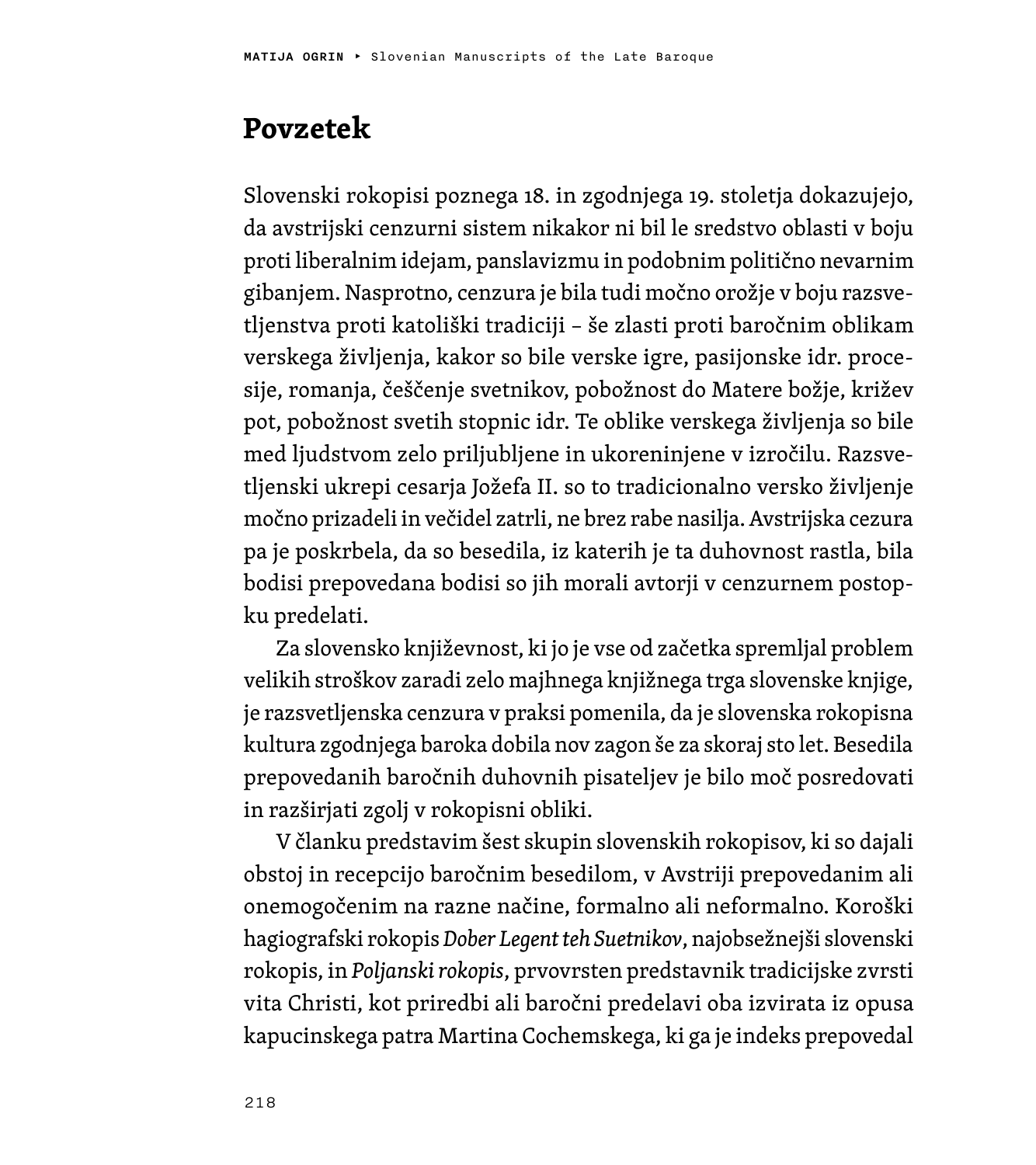za vse avstrijske dežele. Na drugi strani pa denimo meditativna besedila, ki jih je napisal doslej neznani frančiškanski pisatelj p. Konrad Branka (1737–1789), prvovrsten pisec meditativne proze in teološko- -spekulativne esejistike, seveda niso bila uradno prepovedana, saj frančiškanski red, ogrožen z razpustitvami samostanov ipd. ukrepi (mdr. dlje časa niso smeli sprejemati novincev), ni mogel niti pomisliti na tiskano izdajo spisov.

Tako je slovenska rokopisna kultura reševala baročno katoliško tradicijo; s skromnimi sredstvi, toda vendar: piscem slovenskih baročnih rokopisov je uspelo besedilo ne le prevesti, marveč tudi preoblikovati in prilagoditi svojemu jezikovnemu in socialnemu okolju. Zato ni pretirano reči, da tekstološko gledano nastopa v ustvarjanju slovenskih rokopisnih besedil določena sinteza posredovanja in poustvarjanja besedila, sinteza preoddaje in kreacije teksta. Z literarnega gledišča pa smemo reči, da v teh besedilih prihaja do vznemirljive in estetsko zelo slikovite pripovedne sinteze med bibličnim in parabibličnim, med svetom dogme in ljudskega izročila, med teološko razlago in legendarnimi prvinami – s tem pa so baročni rokopisi izrazili, pa tudi ohranjali in utrjevali duhovno substanco slovenskega človeka dolge baročne dobe v spoprijemu z nasilnimi posegi razsvetljenstva v duhovno življenje.